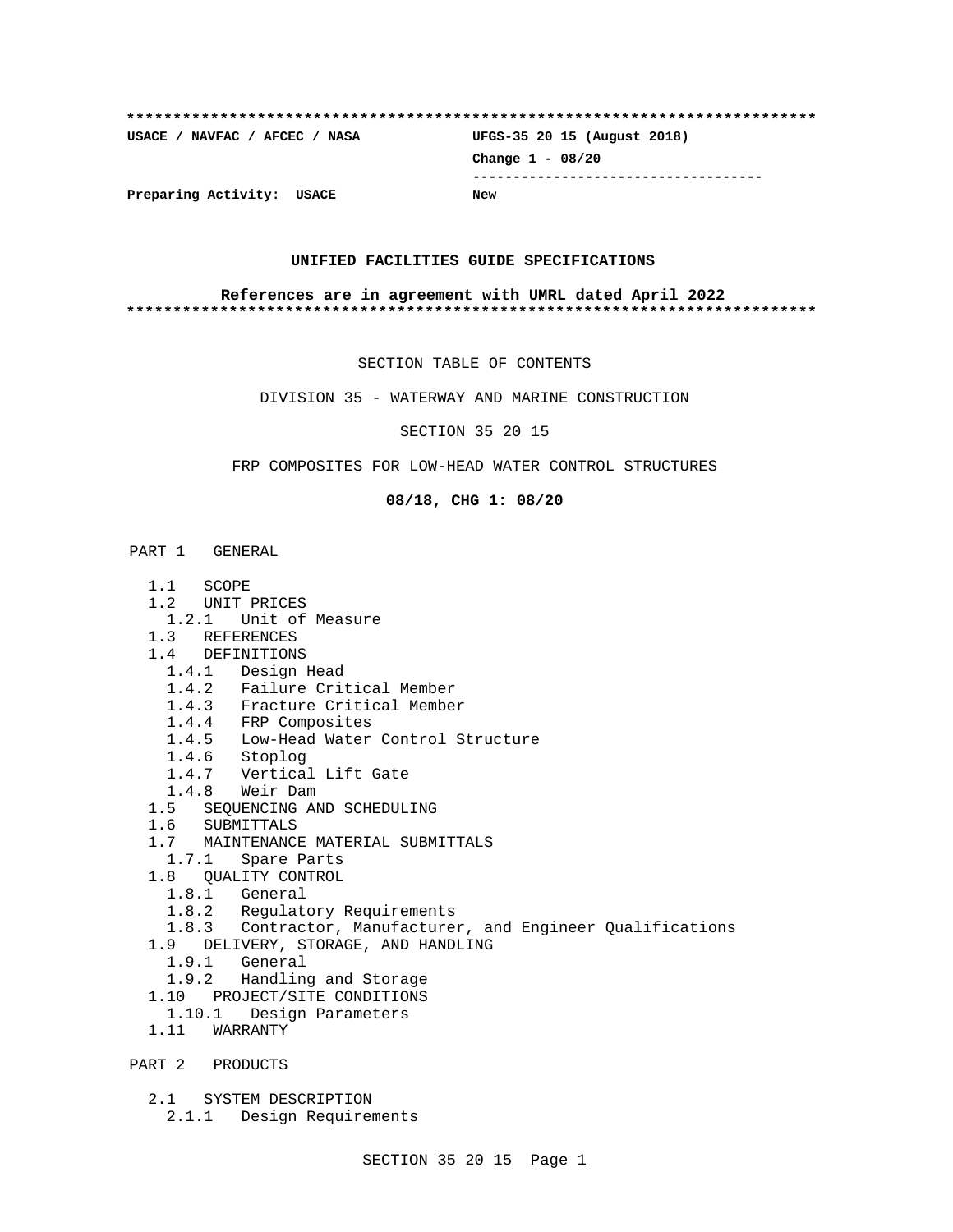- 2.1.1.1 Mechanical Anchorage
- 2.1.2 Performance Requirements
- 2.2 MANUFACTURED UNITS
	- 2.2.1 Bolts, Nuts and Washers
		- 2.2.1.1 Bolts
		- 2.2.1.2 Nuts
		- 2.2.1.3 Washers
	- 2.2.2 Anchorage
		- 2.2.2.1 Anchor Rods
		- 2.2.2.2 Anchor Nuts
		- 2.2.2.3 Anchor Washers
		- 2.2.2.4 Anchor Plate Washers
		- 2.2.2.5 [Sleeve Anchors][Adhesive Anchors]
- 2.3 EQUIPMENT
- 2.4 MATERIALS
	- 2.4.1 FRP Composites
	- 2.4.2 Structural Steel
- 2.4.3 Stainless Steel
- 2.4.4 Aluminum
	- 2.4.5 Rubber Seals<br>2.4.6 Ultrahigh Mo
	- 2.4.6 Ultrahigh Molecular Weight Polyethylene (UHMWPE)
	- 2.5 FABRICATION
		- 2.5.1 Drawings and Specifications
		- 2.5.2 Fabrication Drawings
		- 2.5.3 Fabrication Tolerances
		- 2.5.4 Delivery Drawings
	- 2.6 TESTS, INSPECTIONS, AND VERIFICATIONS
		- 2.6.1 General
		- 2.6.2 Inspection
		- 2.6.3 Operation Tests Prior to Installation
- PART 3 EXECUTION
	- 3.1 EXAMINATION
	- 3.2 PREPARATION
	- 3.2.1 Protection
	- 3.3 INSTALLATION
	- 3.4 FIELD QUALITY CONTROL
	- 3.4.1 Tests
	- 3.5 CLOSEOUT ACTIVITIES
		- 3.5.1 Demonstration and Training
	- 3.5.2 Data Book
	- 3.6 WARRANTY
		- 3.6.1 Manufacturer's Warranty
		- 3.6.2 Contractor's Warranty for Installation
		- 3.6.3 Contractor's Five (5) Year No Penal Sum Warranty
- -- End of Section Table of Contents --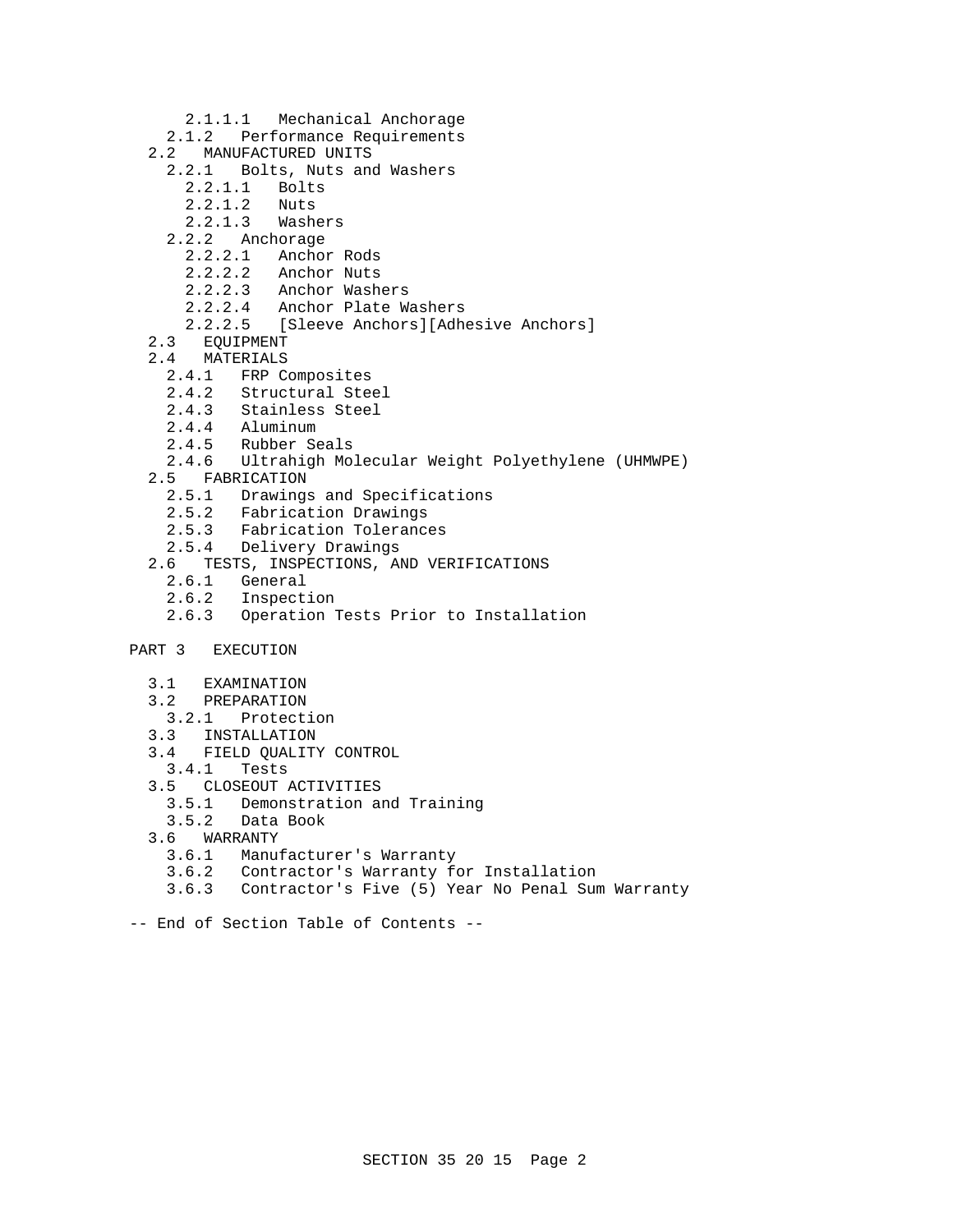**\*\*\*\*\*\*\*\*\*\*\*\*\*\*\*\*\*\*\*\*\*\*\*\*\*\*\*\*\*\*\*\*\*\*\*\*\*\*\*\*\*\*\*\*\*\*\*\*\*\*\*\*\*\*\*\*\*\*\*\*\*\*\*\*\*\*\*\*\*\*\*\*\*\* USACE / NAVFAC / AFCEC / NASA UFGS-35 20 15 (August 2018) Change 1 - 08/20 ------------------------------------ Preparing Activity: USACE New**

# **UNIFIED FACILITIES GUIDE SPECIFICATIONS**

**References are in agreement with UMRL dated April 2022 \*\*\*\*\*\*\*\*\*\*\*\*\*\*\*\*\*\*\*\*\*\*\*\*\*\*\*\*\*\*\*\*\*\*\*\*\*\*\*\*\*\*\*\*\*\*\*\*\*\*\*\*\*\*\*\*\*\*\*\*\*\*\*\*\*\*\*\*\*\*\*\*\*\***

## SECTION 35 20 15

FRP COMPOSITES FOR LOW-HEAD WATER CONTROL STRUCTURES **08/18, CHG 1: 08/20**

**\*\*\*\*\*\*\*\*\*\*\*\*\*\*\*\*\*\*\*\*\*\*\*\*\*\*\*\*\*\*\*\*\*\*\*\*\*\*\*\*\*\*\*\*\*\*\*\*\*\*\*\*\*\*\*\*\*\*\*\*\*\*\*\*\*\*\*\*\*\*\*\*\*\***

**NOTE: This guide specification covers design-build gates and stop logs or boards made from fiber reinforced polymer (FRP) composite materials for use in low-head water control structures and weirs. Structures covered by this specification are to have a maximum static hydraulic head of 6.1 meters20 feet, accounting for overflow, a maximum height of 3.7 meters12 feet and a maximum width of 3.7 meters12 feet. This guide specification is not applicable if catastrophic failure of the water control structure would create a life safety risk as per ER 1110-2-1156. This specification covers the performance requirements for composite gates and stop logs or boards as well as appurtenant components such as seals, guide frames, anchors and fasteners.**

**Adhere to** UFC 1-300-02 **Unified Facilities Guide Specifications (UFGS) Format Standard when editing this guide specification or preparing new project specification sections. Edit this guide specification for project specific requirements by adding, deleting, or revising text. For bracketed items, choose applicable item(s) or insert appropriate information.**

**Remove information and requirements not required in respective project, whether or not brackets are present.**

**Comments, suggestions and recommended changes for this guide specification are welcome and should be submitted as a** Criteria Change Request (CCR)**.**

**Units of work normally included should be FRP items which require specific fabrication to meet the desired project requirements. \*\*\*\*\*\*\*\*\*\*\*\*\*\*\*\*\*\*\*\*\*\*\*\*\*\*\*\*\*\*\*\*\*\*\*\*\*\*\*\*\*\*\*\*\*\*\*\*\*\*\*\*\*\*\*\*\*\*\*\*\*\*\*\*\*\*\*\*\*\*\*\*\*\***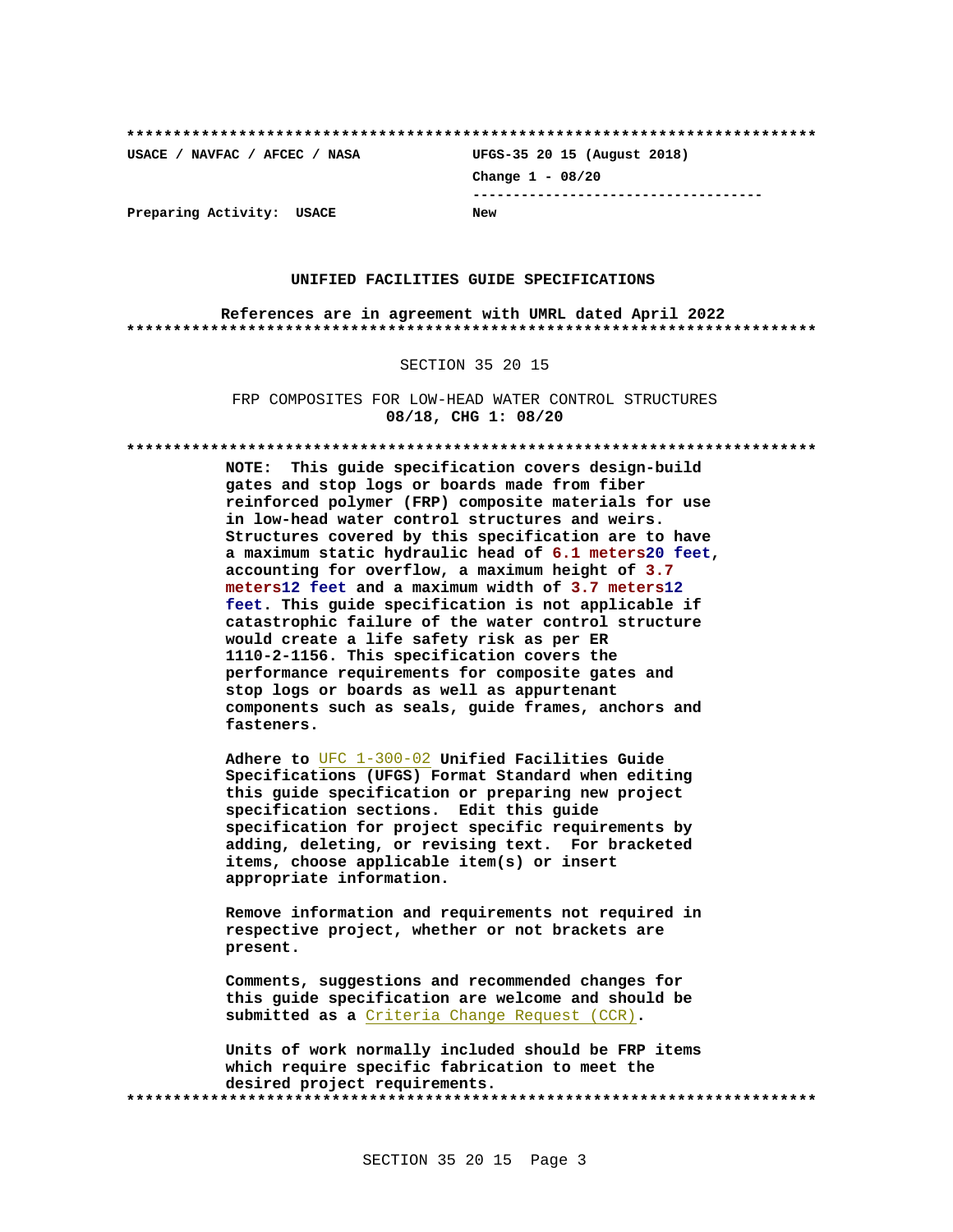## PART 1 GENERAL

# \*\*\*\*\*\*\*\*\*\*\*\*\*\*\*\*\*\*\*\*\*\*\*\*\*\*\*\*\*\*\*\* NOTE: The scope section may be edited by the User as needed. However, the maximum design head and maximum width must not be increased.

### $1.1$ SCOPE

This guide specification covers low-head FRP water control structures, such as gates, valves or stoplogs, and any appurtenant features defined in the Contract Drawings that have a maximum static hydraulic head of 6.1 meters20 feet, accounting for overflow, a maximum height of 3.7 meters12 feet and a maximum width of 3.7 meters12 feet.

#### $1.2$ UNIT PRICES

Payment must constitute full compensation for furnishing all plant, labor, materials and equipment and performing all operations necessary for fabricating and installing the [Stoplogs] [Vertical Lift Gate] [\_\_\_\_\_] as specified.

### $1.2.1$ Unit of Measure

Unit of measure: lump sum.

## 1.3 REFERENCES

### 

NOTE: This paragraph is used to list the publications cited in the text of the guide specification. The publications are referred to in the text by basic designation only and listed in this paragraph by organization, designation, date, and title.

Use the Reference Wizard's Check Reference feature when you add a Reference Identifier (RID) outside of the Section's Reference Article to automatically place the reference in the Reference Article. Also use the Reference Wizard's Check Reference feature to update the issue dates.

References not used in the text will automatically be deleted from this section of the project specification when you choose to reconcile references in the publish print process. 

The publications listed below form a part of this specification to the extent referenced. The publications are referred to within the text by the basic designation only.

AMERICAN COMPOSITES MANUFACTURER'S ASSOCIATION (ACMA)

ACMA Code

(2011) Code of Standard Practice: Industry Guidelines for Fabrication and Installation of Pultruded FRP Structures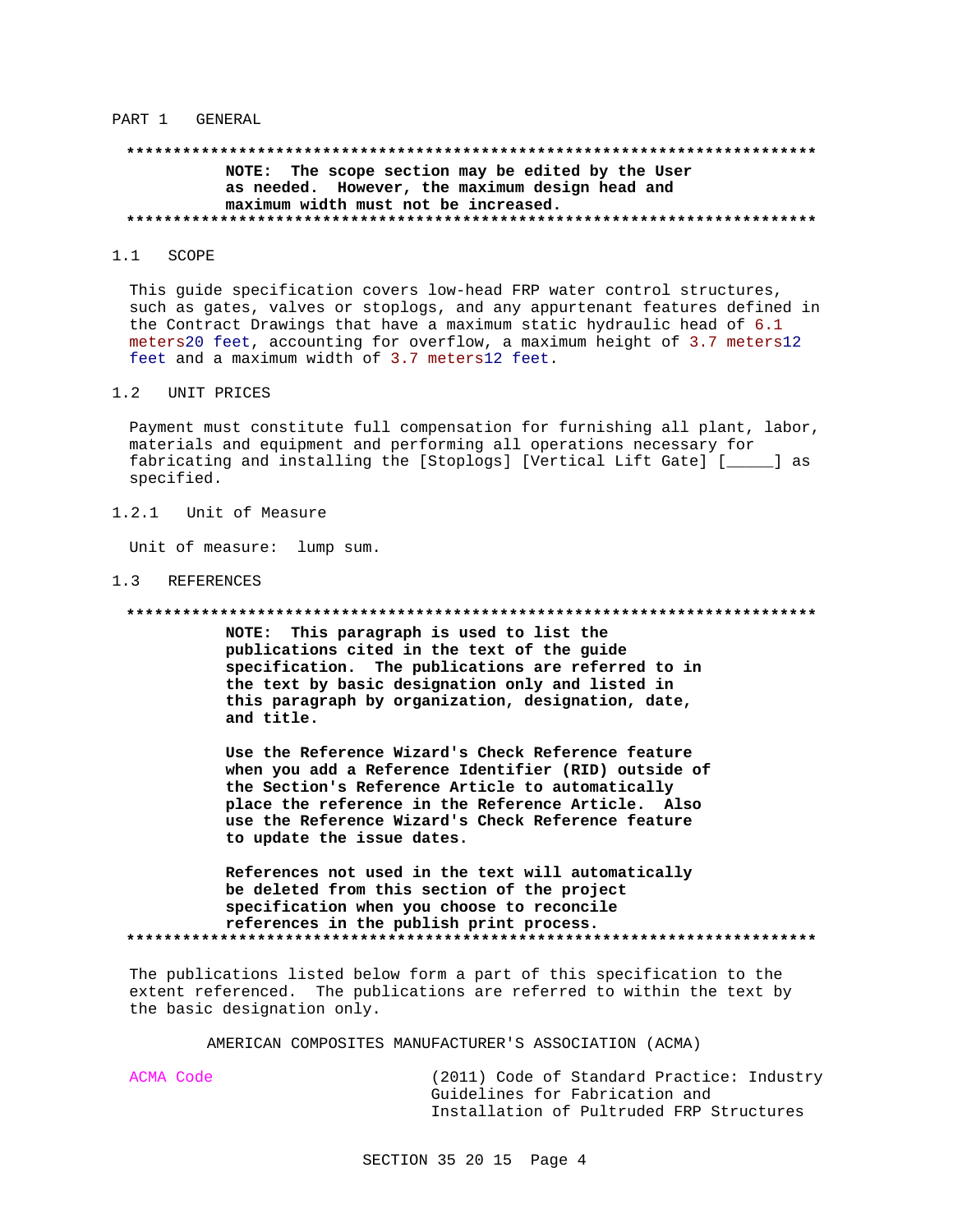|             | AMERICAN SOCIETY OF CIVIL ENGINEERS (ASCE)      |                                                                                                                                                                  |
|-------------|-------------------------------------------------|------------------------------------------------------------------------------------------------------------------------------------------------------------------|
| $ASCE$ 7-16 |                                                 | (2017; Errata 2018; Supp 1 2018) Minimum<br>Design Loads and Associated Criteria for<br>Buildings and Other Structures                                           |
|             | AMERICAN SOCIETY OF MECHANICAL ENGINEERS (ASME) |                                                                                                                                                                  |
|             | <b>ASME B18.2.2</b>                             | (2022) Nuts for General Applications:<br>Machine Screw Nuts, and Hex, Square, Hex<br>Flange, and Coupling Nuts (Inch Series)                                     |
|             | ASME B18.21.1                                   | (2009; R 2016) Washers: Helical<br>Spring-Lock, Tooth Lock, and Plain Washers<br>(Inch Series)                                                                   |
|             | <b>ASME B18.22M</b>                             | (1981; R 2017) Metric Plain Washers                                                                                                                              |
|             | AMERICAN WATER WORKS ASSOCIATION (AWWA)         |                                                                                                                                                                  |
|             | AWWA C563                                       | (2014) Fabricated Composite Slide Gates                                                                                                                          |
|             | ASTM INTERNATIONAL (ASTM)                       |                                                                                                                                                                  |
|             | ASTM A36/A36M                                   | (2019) Standard Specification for Carbon<br>Structural Steel                                                                                                     |
|             | <b>ASTM A193/A193M</b>                          | (2020) Standard Specification for<br>Alloy-Steel and Stainless Steel Bolting<br>Materials for High-Temperature Service and<br>Other Special Purpose Applications |
|             | <b>ASTM A276/A276M</b>                          | (2017) Standard Specification for<br>Stainless Steel Bars and Shapes                                                                                             |
| ASTM A307   |                                                 | (2021) Standard Specification for Carbon<br>Steel Bolts, Studs, and Threaded Rod 60<br>000 PSI Tensile Strength                                                  |
|             | <b>ASTM A320/A320M</b>                          | (2021a) Standard Specification for<br>Alloy-Steel and Stainless Steel Bolting<br>for Low-Temperature Service                                                     |
| ASTM A563   |                                                 | (2015) Standard Specification for Carbon<br>and Alloy Steel Nuts                                                                                                 |
|             | <b>ASTM A564/A564M</b>                          | (2019) Standard Specification for<br>Hot-Rolled and Cold-Finished Age-Hardening<br>Stainless Steel Bars and Shapes                                               |
|             | <b>ASTM A709/A709M</b>                          | (2021) Standard Specification for<br>Structural Steel for Bridges                                                                                                |
|             | <b>ASTM A992/A992M</b>                          | (2020) Standard Specification for<br>Structural Steel Shapes                                                                                                     |
| ASTM B209   |                                                 | (2014) Standard Specification for Aluminum<br>and Aluminum-Alloy Sheet and Plate                                                                                 |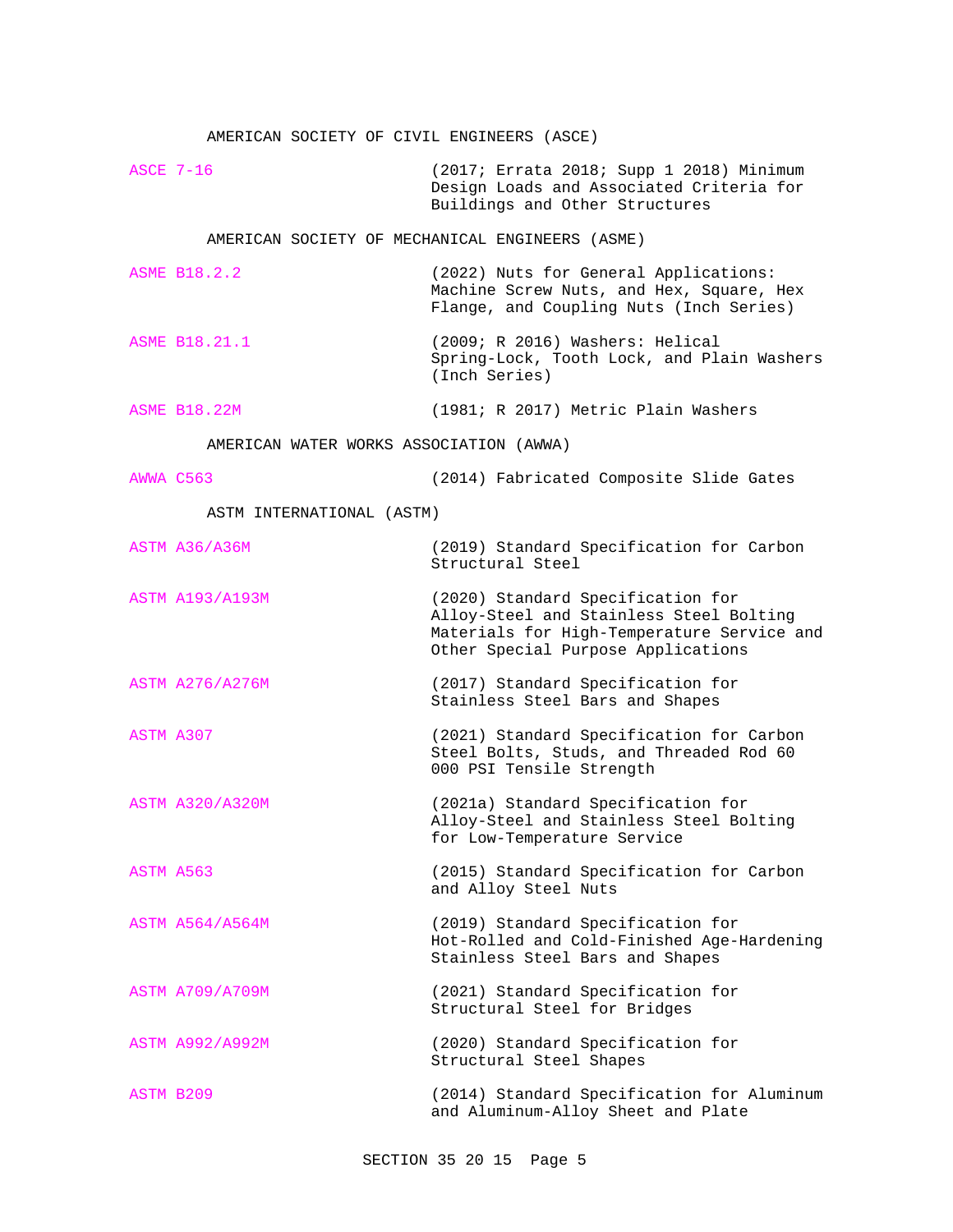|                  | <b>ASTM B308/B308M</b> | (2010; R 2020) Standard Specification for<br>Aluminum-Alloy 6061-T6 Standard Structural<br>Profiles                       |
|------------------|------------------------|---------------------------------------------------------------------------------------------------------------------------|
| <b>ASTM D395</b> |                        | (2016; E 2017) Standard Test Methods for<br>Rubber Property - Compression Set                                             |
| ASTM D412        |                        | (2016) Standard Test Methods for<br>Vulcanized Rubber and Thermoplastic<br>Elastomers - Tension                           |
| ASTM D471        |                        | (2016a) Standard Test Method for Rubber<br>Property - Effect of Liquids                                                   |
| ASTM D572        |                        | (2004; R 2019) Rubber Deterioration by<br>Heat and Oxygen                                                                 |
| ASTM D638        |                        | (2014) Standard Test Method for Tensile<br>Properties of Plastics                                                         |
| ASTM D792        |                        | (2013) Density and Specific Gravity<br>(Relative Density) of Plastics by<br>Displacement                                  |
|                  | ASTM D1894             | (2014) Static and Kinetic Coefficients of<br>Friction of Plastic Film and Sheeting                                        |
|                  | ASTM D2240             | (2015; E 2017) Standard Test Method for<br>Rubber Property - Durometer Hardness                                           |
|                  | ASTM D2563             | (2008) Classifying Visual Defects in<br>Glass-Reinforced Plastic Laminate Parts                                           |
|                  | ASTM D3917             | (2015a) Standard Specification for<br>Dimensional Tolerance of Thermosetting<br>Glass-Reinforced Plastic Pultruded Shapes |
|                  | ASTM D4020             | (2011) Ultra-High-Molecular-Weight<br>Polyethylene Molding and Extrusion<br>Materials                                     |
|                  | ASTM D4329             | (2013) Standard Practice for Fluorescent<br>UV Exposure of Plastics                                                       |
|                  | ASTM D4385             | (2010) Standard Practice for Classifying<br>Visual Defects in Thermosetting Reinforced<br>Plastic Pultruded Products      |
|                  | <b>ASTM E488/E488M</b> | (2015) Standard Test Methods for Strength<br>of Anchors in Concrete and Masonry Elements                                  |
|                  | <b>ASTM F436/F436M</b> | (2019) Standard Specification for Hardened<br>Steel Washers Inch and Metric Dimensions                                    |
| ASTM F844        |                        | (2019) Standard Specification for Washers,<br>Steel, Plain (Flat), Unhardened for<br>General Use                          |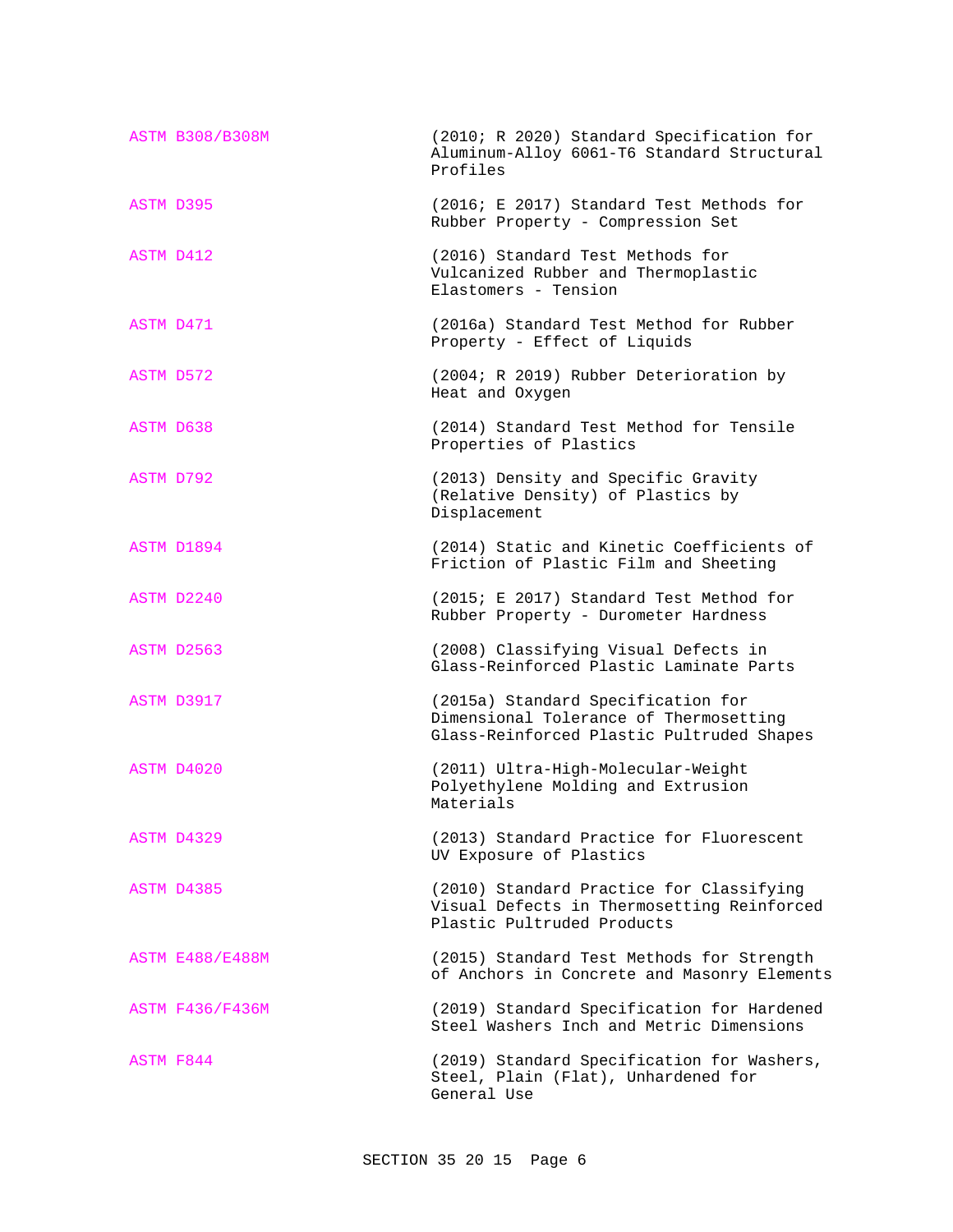- ASTM F1554 (2020) Standard Specification for Anchor Bolts, Steel, 36, 55, and 105-ksi Yield Strength
- ASTM F3125/F3125M (2019) Standard Specification for High Strength Structural Bolts and Assemblies, Steel and Alloy Steel, Heat Treated, Inch Dimensions 120 ksi and 150 ksi Minimum Tensile Strength, and Metric Dimensions 830 MPa and 1040 MPa Minimum Tensile Strength
- ASTM G154 (2016) Standard Practice for Operating Fluorescent Light Apparatus for UV Exposure of Nonmetallic Materials

RESEARCH COUNCIL ON STRUCTURAL CONNECTIONS (RCSC)

| RCSC A348 |  |                                  | (2020) RCSC Specification for Structural |
|-----------|--|----------------------------------|------------------------------------------|
|           |  | Joints Using High-strength Bolts |                                          |

1.4 DEFINITIONS

# 1.4.1 Design Head

The maximum differential head that will actually be applied to the gate (from AWWA C563).

1.4.2 Failure Critical Member

Any member for which failure would cause collapse, partial collapse or loss of functionality of the structure.

1.4.3 Fracture Critical Member

A steel member (or component thereof) that is in tension and whose failure would result in collapse or partial collapse of the structure

1.4.4 FRP Composites

A Fiber Reinforced Polymer (FRP) member composed of fibers and resin systems, including fillers and additives. These members are manufactured via pultrusion, filament winding, vacuum infusion, hand lay-up or other methods and may contain foam or wooden cores, metal frame members, other previously produced FRP composites or other materials. This includes structural shapes, sandwich panels, boards, or other members made of FRP.

1.4.5 Low-Head Water Control Structure

A gate, valve or stoplog structure with a maximum design head of 6.1 meters 20 feet, a maximum height of 3.7 meters12 feet, and a maximum width of 3.7 meters12 feet.

1.4.6 Stoplog

Horizontal members placed on top of each other fitting into a frame, groove or channel on each side channel in the water control structure.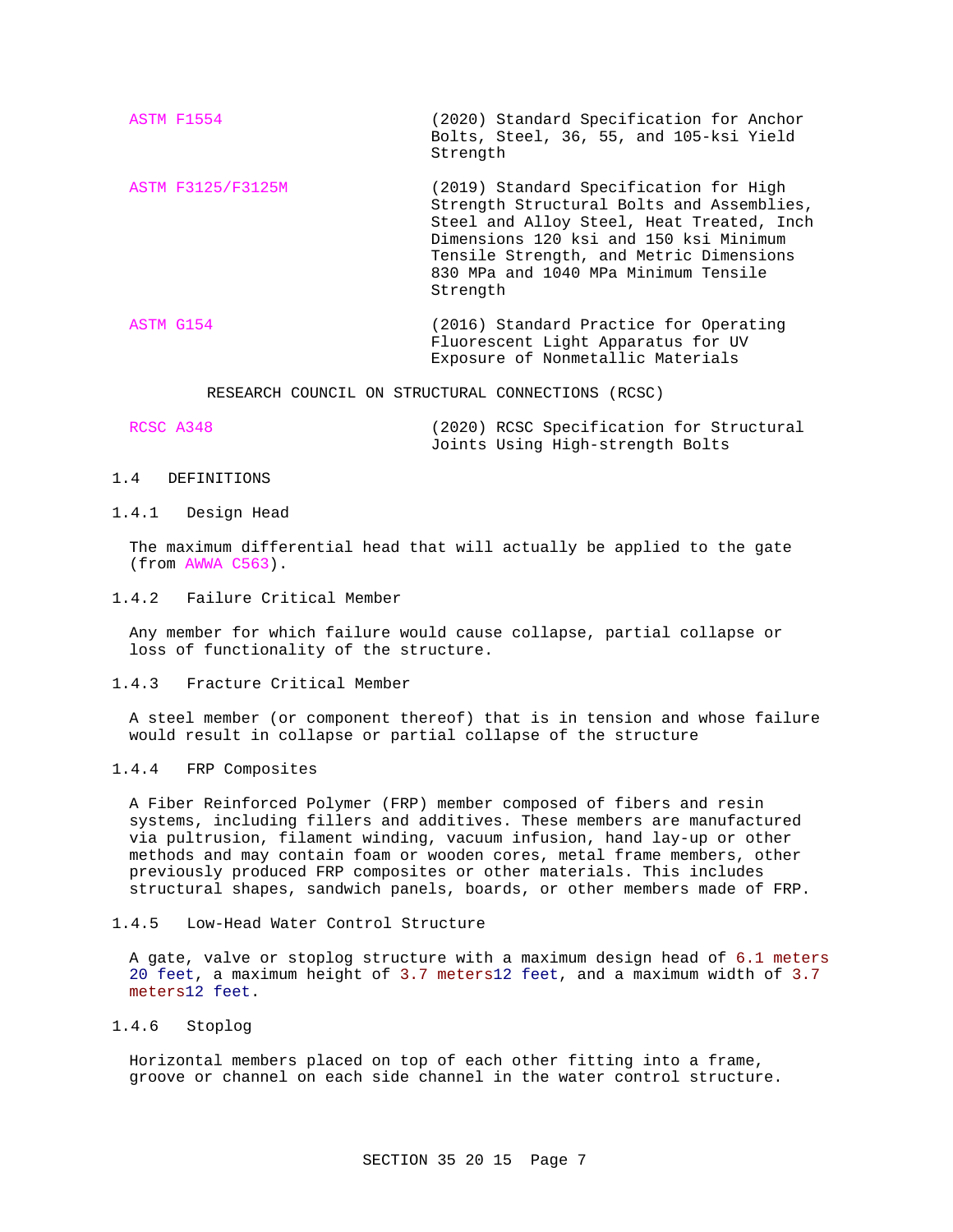# 1.4.7 Vertical Lift Gate

A gate that opens upward to allow water to flow under the gate. Vertical lift gates may also be referred to as sluice gates or slide gates.

# 1.4.8 Weir Dam

A dam to control water level by flowing water over the top of the structure; may include a control mechanism made of stoplogs or movable gates.

# 1.5 SEQUENCING AND SCHEDULING

Before the work is commenced, submit the approved sequencing and scheduling plan which illustrates that work affecting [railroads] [roadways] [utilities] [appurtenances][\_\_\_\_\_] has been coordinated with [11]. The plan must include schedules, lists of labor or materials to be provided to the affected [company] [agency], and any other aspects of the work that may impact on the operations of these entities. The plan must clearly demonstrate how all [railroad tracks] [public or private roads, streets, or highways] [appurtenances] will be kept open to traffic at all times during the construction period, except as otherwise specified or directed or approved.

# 1.6 SUBMITTALS

### **\*\*\*\*\*\*\*\*\*\*\*\*\*\*\*\*\*\*\*\*\*\*\*\*\*\*\*\*\*\*\*\*\*\*\*\*\*\*\*\*\*\*\*\*\*\*\*\*\*\*\*\*\*\*\*\*\*\*\*\*\*\*\*\*\*\*\*\*\*\*\*\*\*\***

**NOTE: Review Submittal Description (SD) definitions in Section 01 33 00 SUBMITTAL PROCEDURES and edit the following list, and corresponding submittal items in the text, to reflect only the submittals required for the project. The Guide Specification technical editors have classified those items that require Government approval, due to their complexity or criticality, with a "G." Generally, other submittal items can be reviewed by the Contractor's Quality Control System. Only add a "G" to an item, if the submittal is sufficiently important or complex in context of the project.**

**For Army projects, fill in the empty brackets following the "G" classification, with a code of up to three characters to indicate the approving authority. Codes for Army projects using the Resident Management System (RMS) are: "AE" for Architect-Engineer; "DO" for District Office (Engineering Division or other organization in the District Office); "AO" for Area Office; "RO" for Resident Office; and "PO" for Project Office. Codes following the "G" typically are not used for Navy, Air Force, and NASA projects.**

**The "S" classification indicates submittals required as proof of compliance for sustainability Guiding Principles Validation or Third Party Certification and as described in Section 01 33 00 SUBMITTAL PROCEDURES.**

**Additional submittal requirements may be added by**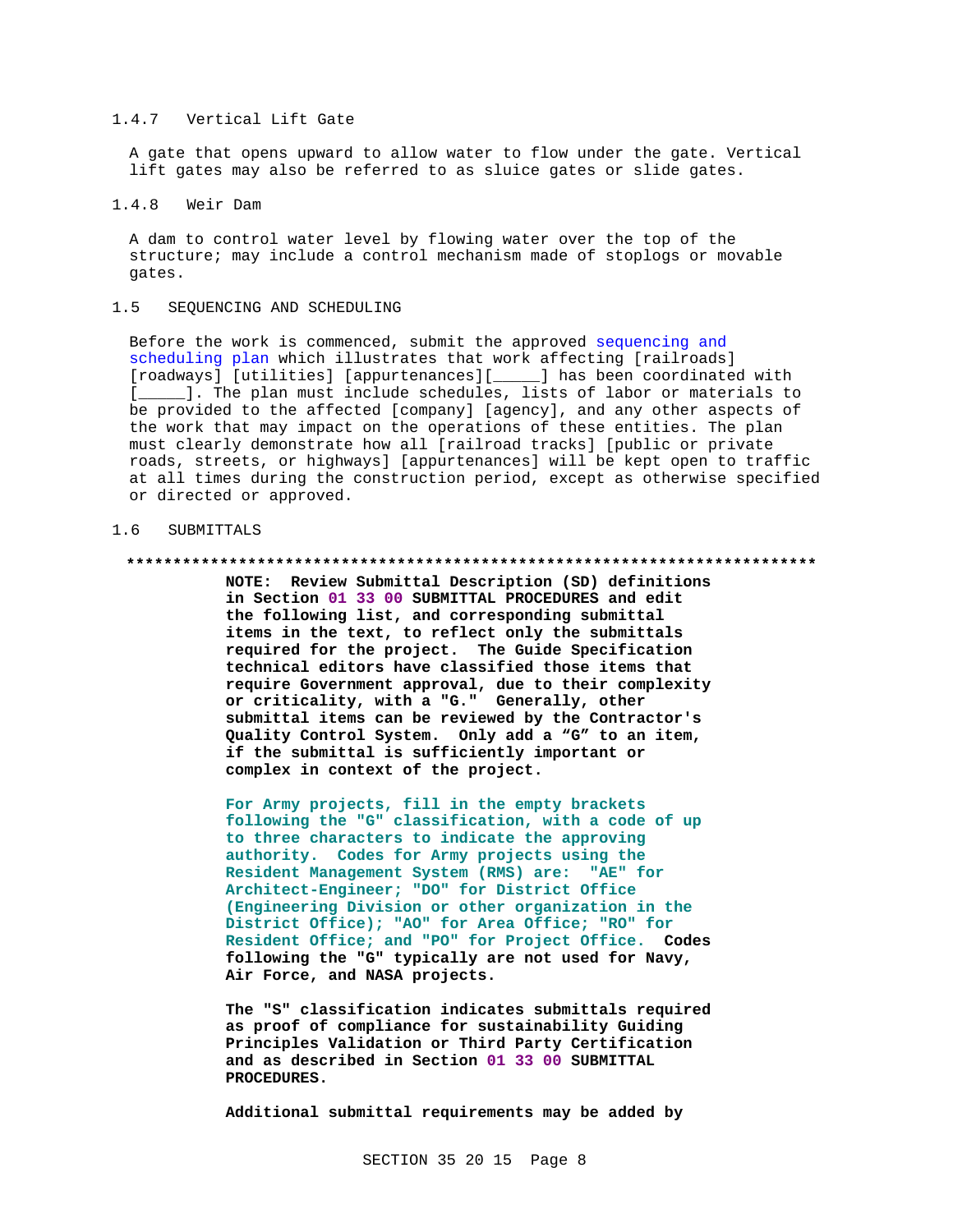**the User as needed.**

**Choose the first bracketed item for Navy, Air Force and NASA projects, or choose the second bracketed item for Army projects. \*\*\*\*\*\*\*\*\*\*\*\*\*\*\*\*\*\*\*\*\*\*\*\*\*\*\*\*\*\*\*\*\*\*\*\*\*\*\*\*\*\*\*\*\*\*\*\*\*\*\*\*\*\*\*\*\*\*\*\*\*\*\*\*\*\*\*\*\*\*\*\*\*\***

Government approval is required for submittals with a "G" or "S" classification. Submittals not having a "G" or "S" classification are [for Contractor Quality Control approval.][for information only. When used, a code following the "G" classification identifies the office that will review the submittal for the Government.] Submit the following in accordance with Section 01 33 00 SUBMITTAL PROCEDURES:

SD-01 Preconstruction Submittals

Contractor, Manufacturer, and Engineer Qualifications; G[, [\_\_\_\_\_]]

Sequencing and Scheduling Plan; G[, [\_\_\_\_]]

Quality Control Plan

SD-02 Shop Drawings

Detail Drawings; G[, [\_\_\_\_]]

SD-03 Product Data

[Slide Gate][Stop Log] Technical Data Sheet; G[, [\_\_\_\_\_]]

Materials variances G[, [ \_\_\_\_\_]]

SD-05 Design Data

Design Documentation; G[, [\_\_\_\_]]

SD-06 Test Reports

Test Reports; G[, [\_\_\_\_\_]]

 Include test reports to verify all material properties used in design following ASTM or other specification bodies where possible.

SD-07 Certificates

Date and type of manufacture including constituent materials; G[,  $[$   $]$ 

FRP Composites ; G[, [\_\_\_\_]]

Certification of State Product Approval; G[, [\_\_\_\_\_]]

Anchorage System; G[, [\_\_\_\_\_]]

SD-08 Manufacturer's Instructions

Shipping, Handling, Storage, Installation Procedures; G[, [\_\_\_\_]]

SD-09 Manufacturer's Field Reports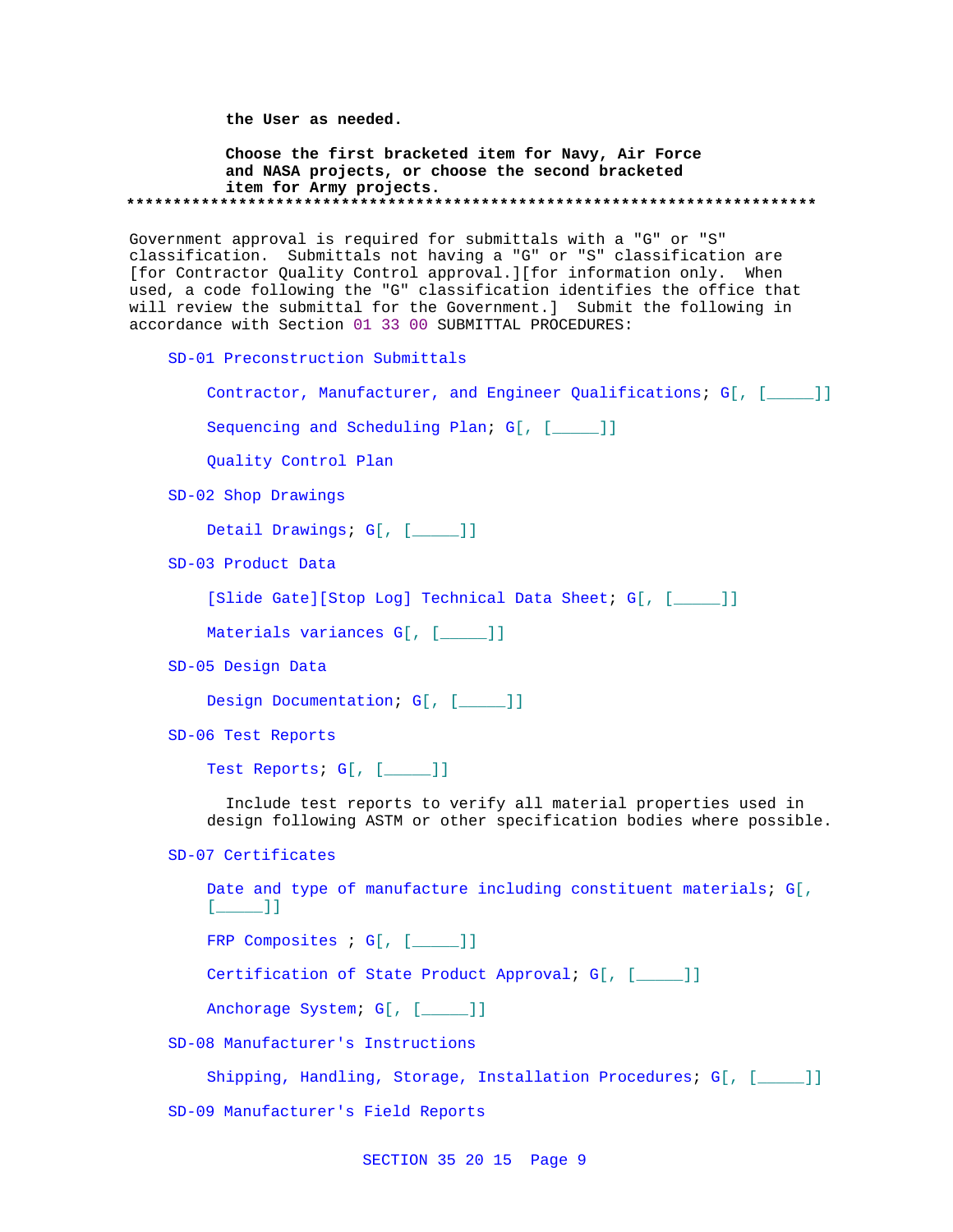Certification of Installation; G[, [\_\_\_\_]]

Field Leakage Test; G[, [\_\_\_\_]]

SD-10 Operation and Maintenance Data

Care and Maintenance Instructions; G[, [\_\_\_\_]]

SD-11 Closeout Submittals

Warranty  $i$  G[, [ $\qquad$ ]]

Operation and Maintenance Manual; G[, [\_\_\_\_]]

Data Book; G[, [\_\_\_\_]]

 $1.7$ MAINTENANCE MATERIAL SUBMITTALS

1.7.1 Spare Parts

# NOTE: Include a list of all spare parts required. This information should be provided on the contract drawings.

 $[\underline{\hspace{1cm}}]$ 

1.8.1 General

The Contractor is responsible for quality control and must establish and maintain an effective quality control system [in accordance with Contract Clauses 52.236-6 SUPERINTENDENCE BY THE CONTRACTOR and 52.236-5 MATERIAL AND WORKMANSHIP and with SECTION H, SPECIAL CONTRACT REOUIREMENTS]. The quality control system must consist of plans, procedures, and organization necessary to produce an end product which complies with the requirements of this contract. The system must cover all design, fabrication, painting, and delivery operations. The Contractor must submit a written Contractor quality control plan for approval.

 $1.8.2$ Regulatory Requirements

# NOTE: Include all regulatory information.

 $[$ 

# 1.8.3 Contractor, Manufacturer, and Engineer Qualifications

NOTE: If an engineer of record is close to the minimum or if the user has concerns about the nature and extent of the engineer's experience, the user may request a record of specific projects performed by the engineer in order to ensure the engineer

<sup>1.8</sup> QUALITY CONTROL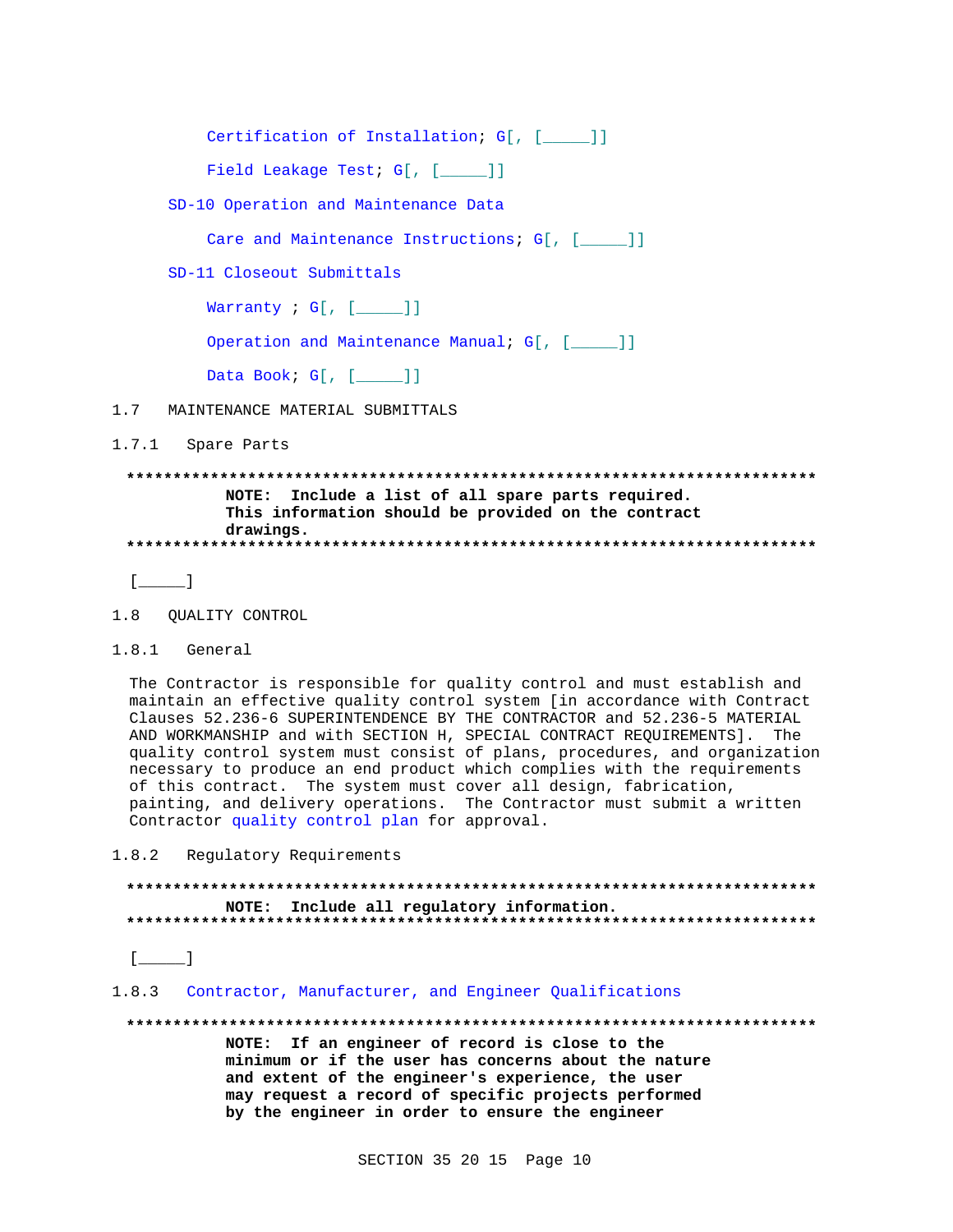## **possesses adequate qualifications to perform the proposed work. \*\*\*\*\*\*\*\*\*\*\*\*\*\*\*\*\*\*\*\*\*\*\*\*\*\*\*\*\*\*\*\*\*\*\*\*\*\*\*\*\*\*\*\*\*\*\*\*\*\*\*\*\*\*\*\*\*\*\*\*\*\*\*\*\*\*\*\*\*\*\*\*\*\***

Provide documentation from manufacturer having a minimum of [five][\_\_\_\_\_] years' experience in the manufacture of similar products and systems. Additionally, if requested, provide a record of at least [five][\_\_\_\_\_] previous, separate, similar successful installations in the last [five][\_\_\_\_\_] years. Submit Manufacturer's catalog data to include two copies of specifications, load tables, dimension diagrams, and anchor details for the following low-head water control structures and components.

Provide documentation from Engineer of Record having a minimum of [five] [\_\_\_\_\_] years' experience in the design of [five] [\_\_\_\_\_] similar products and systems and copy of current license. Additionally, if requested, provide a record of at least [five][\_\_\_\_\_] previous, separate, similar successful installations in the last [five][\_\_\_\_\_] years.

# 1.9 DELIVERY, STORAGE, AND HANDLING

# 1.9.1 General

Submit recommendations for shipping, handling, storage, installation procedures, and care and maintenance instructions. Deliver manufactured materials in original, unbroken pallets, packages, containers, or bundles bearing the label of the manufacturer. Ensure all related adhesives, resins and their catalysts and hardeners are crated or boxed separately, and noted as such to facilitate their movement to a dry indoor storage facility under controlled temperature and humidity.

# 1.9.2 Handling and Storage

Handle all materials to prevent abrasion, cracking, chipping, twisting, other deformations, and other types of damage. Store adhesives, resins and their catalysts in dry indoor storage facilities following MDS requirements.

## 1.10 PROJECT/SITE CONDITIONS

## 1.10.1 Design Parameters

**\*\*\*\*\*\*\*\*\*\*\*\*\*\*\*\*\*\*\*\*\*\*\*\*\*\*\*\*\*\*\*\*\*\*\*\*\*\*\*\*\*\*\*\*\*\*\*\*\*\*\*\*\*\*\*\*\*\*\*\*\*\*\*\*\*\*\*\*\*\*\*\*\*\* NOTE: This information is to be provided by the user. The items suggested below are not necessarily all inclusive nor will all be necessary in all situations. User to edit this section as appropriate to include all relevant site conditions for the project and should be included with the scope of work or contract drawing documents. \*\*\*\*\*\*\*\*\*\*\*\*\*\*\*\*\*\*\*\*\*\*\*\*\*\*\*\*\*\*\*\*\*\*\*\*\*\*\*\*\*\*\*\*\*\*\*\*\*\*\*\*\*\*\*\*\*\*\*\*\*\*\*\*\*\*\*\*\*\*\*\*\*\***

### **\*\*\*\*\*\*\*\*\*\*\*\*\*\*\*\*\*\*\*\*\*\*\*\*\*\*\*\*\*\*\*\*\*\*\*\*\*\*\*\*\*\*\*\*\*\*\*\*\*\*\*\*\*\*\*\*\*\*\*\*\*\*\*\*\*\*\*\*\*\*\*\*\*\***

**NOTE: Provide information on the following items: type of water control structure; height and width of opening; design head (including operating head); bearing conditions (embedded metals condition and layout); type of actuator preferred to operate gate; type of frame (conventional, self-contained thrust reaction) and installation (surface mounted,**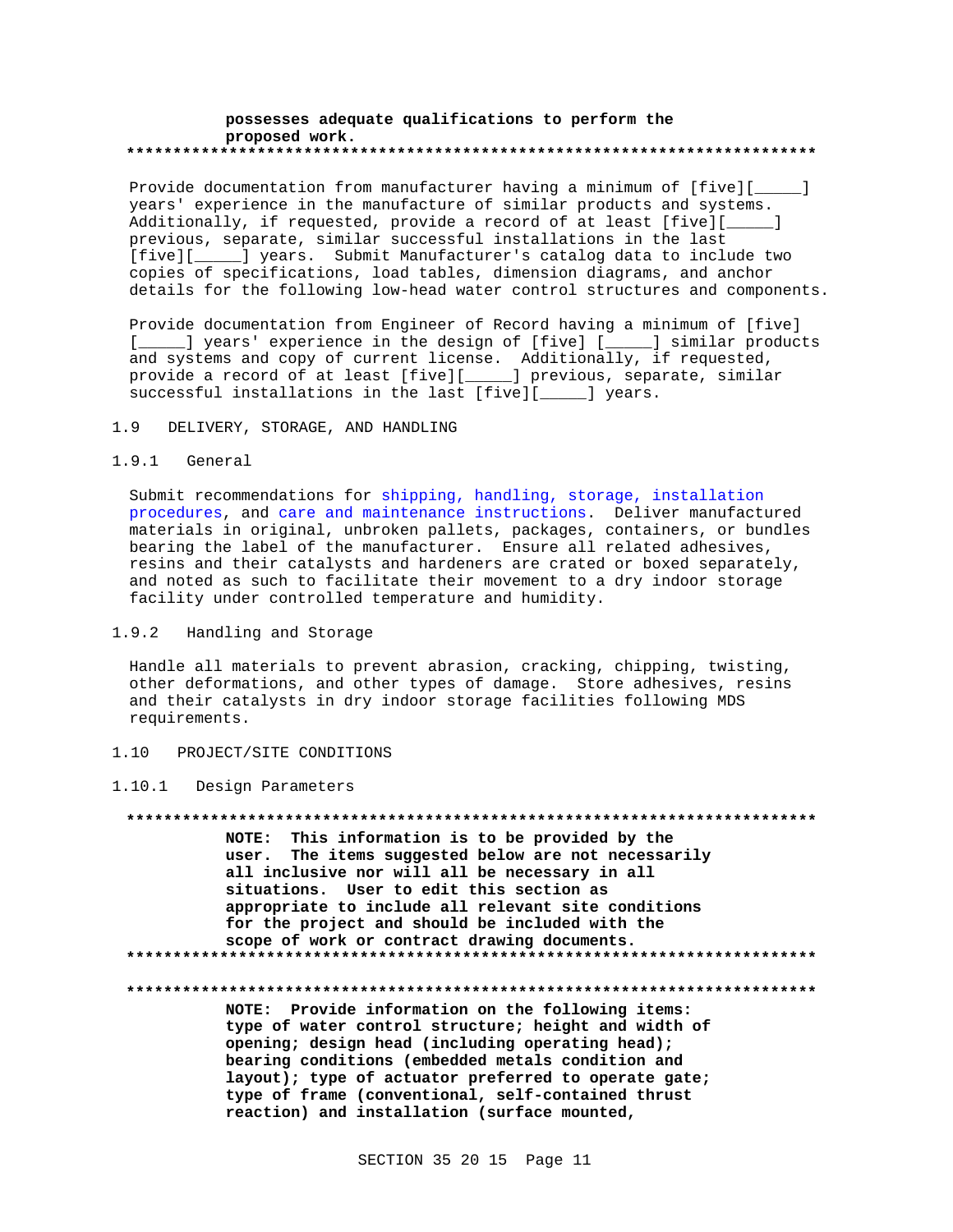in-channel wall mounted, embedded in wall, etc.); frequency of operation; debris and ice loads; corrosive, acidic or alkaline water conditions; operational limits (lifting, handling, etc.); and other items listed in AWWA C563. 

 $[$ 

1.11 WARRANTY

### 

NOTE: Designated appurtenances of the gate assembly may be guaranteed for a minimum period of 1 year from the date of acceptance thereof, either for beneficial use or final acceptance, whichever is earlier, against defective materials and workmanship. Such guarantees will require the Contractor to furnish and install new replacement parts immediately upon receipt of notice from the Government of the failure of any part of the guaranteed items during the warranty period. These warranty requirements will be covered in the CONTRACT CLAUSES and this paragraph should be deleted from this section of the specifications. 

Furnish manufacturer's no-dollar-limit warranty for the FRP composite low-head water control structure or components. The warranty period is to be no less than [1] [5][10][15][20] years from the date of acceptance of the work and be issued directly to the Government. The warranty must provide that, if within the warranty period, the composite low-head water control structure or components show evidence of deterioration resulting from defective materials and/or workmanship, correcting of any defects is the responsibility of the manufacturer. Repairs that become necessary because of defective materials and workmanship while the composite low-head water control structure or components are under warranty are to be performed within [32][\_\_\_\_\_] hours after notification, unless additional time is approved by the Contracting Officer. Failure to perform repairs within [32][\_\_\_\_\_] hours of notification will constitute grounds for having emergency repairs performed by others and will not void the warranty.

### PART 2 PRODUCTS

### SYSTEM DESCRIPTION  $2 \quad 1$

NOTE: This section should be modified to account for the specific type of water control structure. The materials listed are suggestions showing most commonly used for such structures. Unsuitable materials for a particular application can be removed. Specify similar metals or provide dielectric insulators as necessary. 

Provide [vertical lift gate] [stop logs] [\_\_\_\_\_] composed of fiber reinforced polymer composites [and embedded metal frame] in qualities,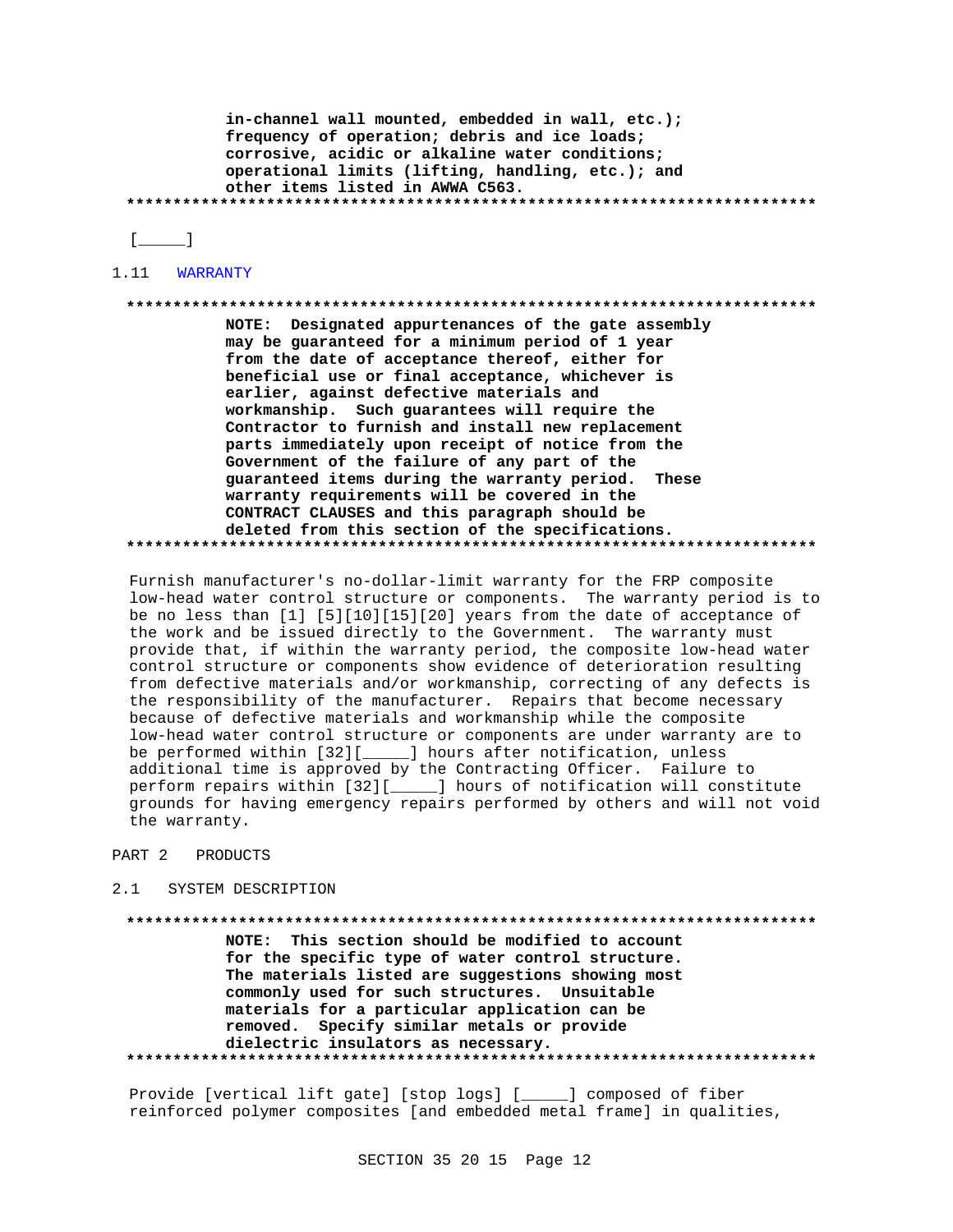quantities, properties, arrangements and dimensions as necessary to meet the design requirements and dimensions as specified on the contract drawings and specifications.

Provide reinforcement in the form of glass or carbon fibers, mats, or fabrics to meet the design requirements and dimensions as specified. Select the reinforcement format for failure critical FRP components according to the mechanical requirements of the application and the geometry/shape of the part. Confirm selected reinforcements are compatible with selected resin matrix system to ensure proper adhesion/load transfer and long-term performance of the component in its intended physical-chemical environment of use. Ensure all surfaces of FRP composite items and fabrications are smooth, resin-rich, free of voids, and without dry spots, cracks, and un-reinforced areas as per quality requirements herein. Ensure all reinforcing fibers are completely covered during manufacturing with resin to a depth of 0.25 to 0.51 mm 0.01 to 0.02 inches to protect against their exposure to wear, water immersion, or weathering. Seal over fasteners that penetrate the FRP skin, end cuts, and penetrations in a way that prevents delamination and water ingress. Use mechanical fasteners or mechanical plus adhesive for built up FRP members connected in tension after manufacturing. Provide documentation showing core materials are resistant to decay and attack by fungus and bacteria.

Embedded frames made of [FRP] [galvanized steel] [T-[\_\_\_\_\_] stainless steel] [aluminum] may be used to provide added stiffness to meet the specified requirements, but must be submitted to the Contracting Officer or their approved representative for approval and have a minimum of 1/4 inch thick FRP on each side. [Metal frames made of [galvanized steel][T-[\_\_\_\_\_] stainless steel] [aluminum] must meet ASME/ASTM standards, be fully encapsulated in the FRP structure, and design submittals must account for the potential for the FRP to delaminate from the frame][Metal frames must be detailed to prevent galvanic corrosion if carbon is used in FRP]. Specification section [\_\_\_\_\_] must be referenced when embedded metals are used in conjunction with the composite structure. Provide anchored guide frames made of [carbon steel] [T-[\_\_\_\_\_] stainless steel] [FRP] [aluminum] [or approved material] that attach into the sidewalls of the water control structure. [Galvanize or epoxy coat carbon steel frames as per AWWA C563.] Provide anchors which match the frame material and provide dielectric insulators to secure the guide frame into the surrounding water control structure. As necessary, coat anchors to inhibit corrosion.

# 2.1.1 Design Requirements

## **\*\*\*\*\*\*\*\*\*\*\*\*\*\*\*\*\*\*\*\*\*\*\*\*\*\*\*\*\*\*\*\*\*\*\*\*\*\*\*\*\*\*\*\*\*\*\*\*\*\*\*\*\*\*\*\*\*\*\*\*\*\*\*\*\*\*\*\*\*\*\*\*\*\***

**NOTE: A factor of safety of 5 is suggested based on the typical response of FRP composites under sustained loads. This can be adjusted based on the site conditions of the structure and the associated risks. The design life is the same as HSS, but it should be noted that FRP composites do not have the performance data needed to calibrate design codes. Thus, the determination of the parameters that affect the design life would be based on the judgment of the designer of record.**

**\*\*\*\*\*\*\*\*\*\*\*\*\*\*\*\*\*\*\*\*\*\*\*\*\*\*\*\*\*\*\*\*\*\*\*\*\*\*\*\*\*\*\*\*\*\*\*\*\*\*\*\*\*\*\*\*\*\*\*\*\*\*\*\*\*\*\*\*\*\*\*\*\*\***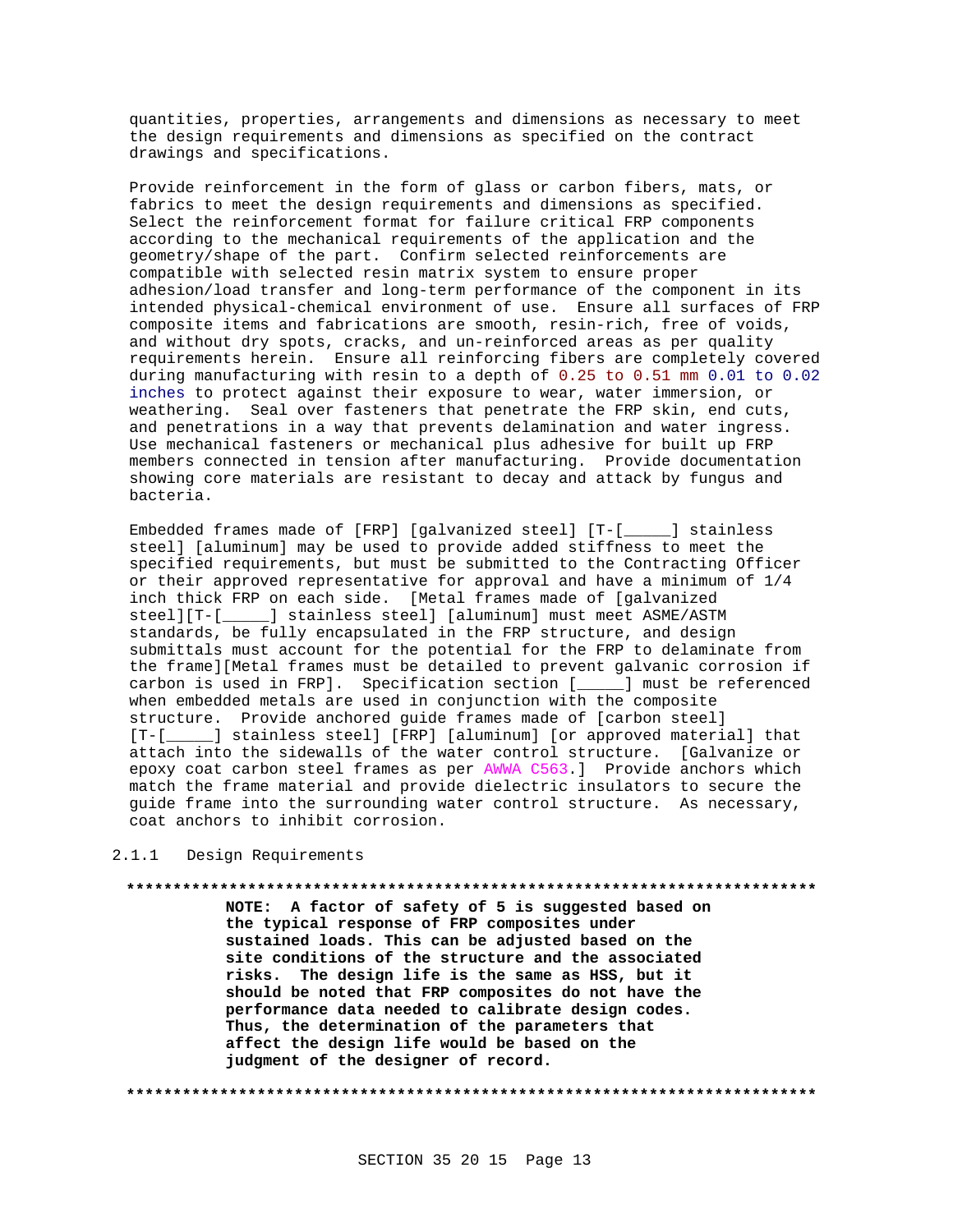The water control structure must be designed in accordance with this specification to achieve the objectives of constructability, safety, serviceability, with due regard to issues of inspectability, and economy. The structural system must be proportioned and detailed to ensure the development of significant and visible inelastic deformations at the strength and extreme event limit states before failure. Load-path redundant structures should be used unless there are compelling reasons to not do so.

Submit design documentation showing the water control structure is capable of meeting a factor of safety of [5] [\_\_\_\_\_] defined as the ratio of ultimate stress to the working or allowable stress using allowable stress design prior to commencement of work. Maximum sustained stress cannot exceed one-fifth of failure stress and account for creep and the effects of water adsorption. Design life should be assumed to be [100] [\_\_\_\_\_] years assuming routine inspection and maintenance. All design computations are to be stamped by a registered professional engineer who will be identified as the Engineer of Record. All design computations must also be initialed by an additional registered professional engineer who will be identified in the design documents as having provided design quality control. See paragraph 3.5.2 "Data Book" for additional requirements."

# 2.1.1.1 Mechanical Anchorage

Mechanical anchorage system to be designed to meet the load requirements as outlined in ASCE 7-16 and paragraph 1.10.1 Design Parameters. Anchorage calculations are stamped by a Registered Professional Engineer. Expansion anchors are not permitted.

# 2.1.2 Performance Requirements

## **\*\*\*\*\*\*\*\*\*\*\*\*\*\*\*\*\*\*\*\*\*\*\*\*\*\*\*\*\*\*\*\*\*\*\*\*\*\*\*\*\*\*\*\*\*\*\*\*\*\*\*\*\*\*\*\*\*\*\*\*\*\*\*\*\*\*\*\*\*\*\*\*\*\***

**NOTE: Delete columns as appropriate based on gate type. Leakage requirements should only be included for instances where leakage is considered a critical issue. Leakage tests can be performed in the shop or in the field, though testing may not be practical based on the size and head on the gate.**

## **\*\*\*\*\*\*\*\*\*\*\*\*\*\*\*\*\*\*\*\*\*\*\*\*\*\*\*\*\*\*\*\*\*\*\*\*\*\*\*\*\*\*\*\*\*\*\*\*\*\*\*\*\*\*\*\*\*\*\*\*\*\*\*\*\*\*\*\*\*\*\*\*\*\***

Submit documentation including [Slide Gate][Stop Log] Technical Data Sheet showing the full gate system is capable of meeting the following performance requirements prior to commencement of work.

| Test                  | Vertical Lift Gates                                           | Stoplogs                                                                                  |
|-----------------------|---------------------------------------------------------------|-------------------------------------------------------------------------------------------|
| [Leakage (AWWA C563)] | [Less than $1.3$ lpm/m $0.1$<br>qpm/ft of seating perimeter]  | [Less than $0.62$ lpm/m $0.05$<br>qpm/ft of seating perimeter]                            |
| Gate Deflection       | Less than 1/720 of the gate<br>width at<br>maximum head water | Less than 1/360 of the gate<br>width, max of $6.4$ mm $1/4$<br>inch at maximum head water |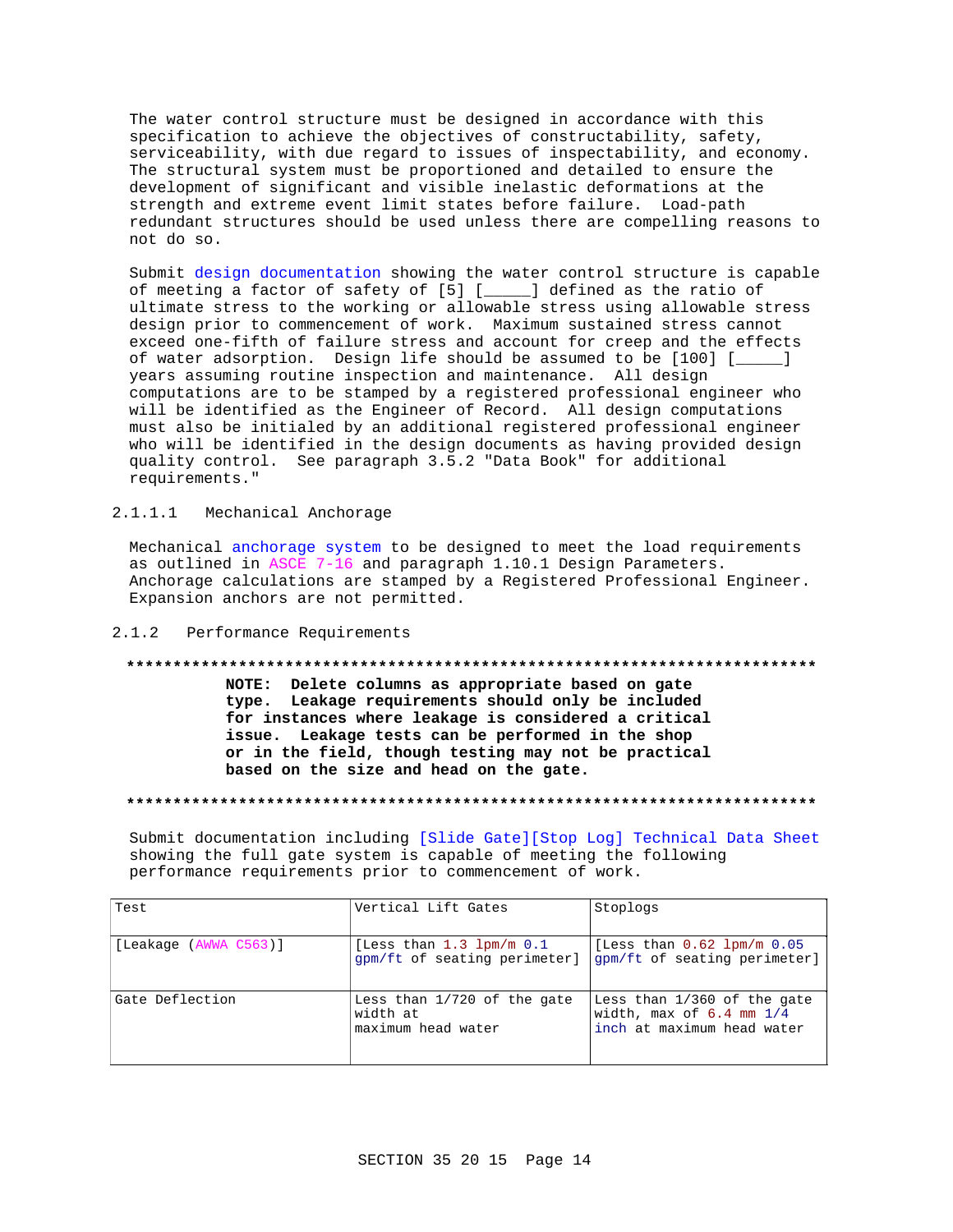| Test            | Vertical Lift Gates                                                                 | Stoplogs         |
|-----------------|-------------------------------------------------------------------------------------|------------------|
| Yoke Deflection | Less than 1/360 of the gate<br>width, max 6.4 mm 1/4 inch<br>lat maximum head water | [not applicable] |

## 2.2 MANUFACTURED UNITS

Miscellaneous materials and standard articles must conform to the respective standards or specifications below when that type of material is furnished. Where material requirements are not specified, materials furnished must be suitable for the intended use and are subject to approval. Submit date and type of manufacture including constituent materials. Submit materials variances for engineering review and subsequent approval by the Contracting Officer or their authorized representative.

# 2.2.1 Bolts, Nuts and Washers

Provide bolts, nuts, and washers of the material, grade, type, class, style and finish indicted or best suited for the intended use.

# 2.2.1.1 Bolts

Where the use of high strength bolts is required, the materials, workmanship, and installation must conform to the applicable provisions of ASTM F3125/F3125M and RCSC A348. Bolts for low-temperature applications must conform to ASTM A320/A320M. Bolts for non-high strength applications must conform to the applicable provisions of ASTM A307, Grade A.

Submit variances of these suggested materials for engineering review and subsequent approval by the Contracting Officer or their authorized representative.

# 2.2.1.2 Nuts

All nuts to be used with high strength bolts must conform to ASTM A563 and ASME B18.2.2

Submit variances of these suggested materials for engineering review and subsequent approval by the Contracting Officer or their authorized representative.

# 2.2.1.3 Washers

All nuts must be equipped with washers. Washers to be used with high strength bolts must conform to ASTM F436/F436M. Plain washers must conform to ASME B18.22M or ASME B18.21.1, Type B as applicable. Lock washers must conform to ASME B18.21.1.

Submit variances of these suggested materials for engineering review and subsequent approval by the Contracting Officer or their authorized representative.

# 2.2.2 Anchorage

### **\*\*\*\*\*\*\*\*\*\*\*\*\*\*\*\*\*\*\*\*\*\*\*\*\*\*\*\*\*\*\*\*\*\*\*\*\*\*\*\*\*\*\*\*\*\*\*\*\*\*\*\*\*\*\*\*\*\*\*\*\*\*\*\*\*\*\*\*\*\*\*\*\*\***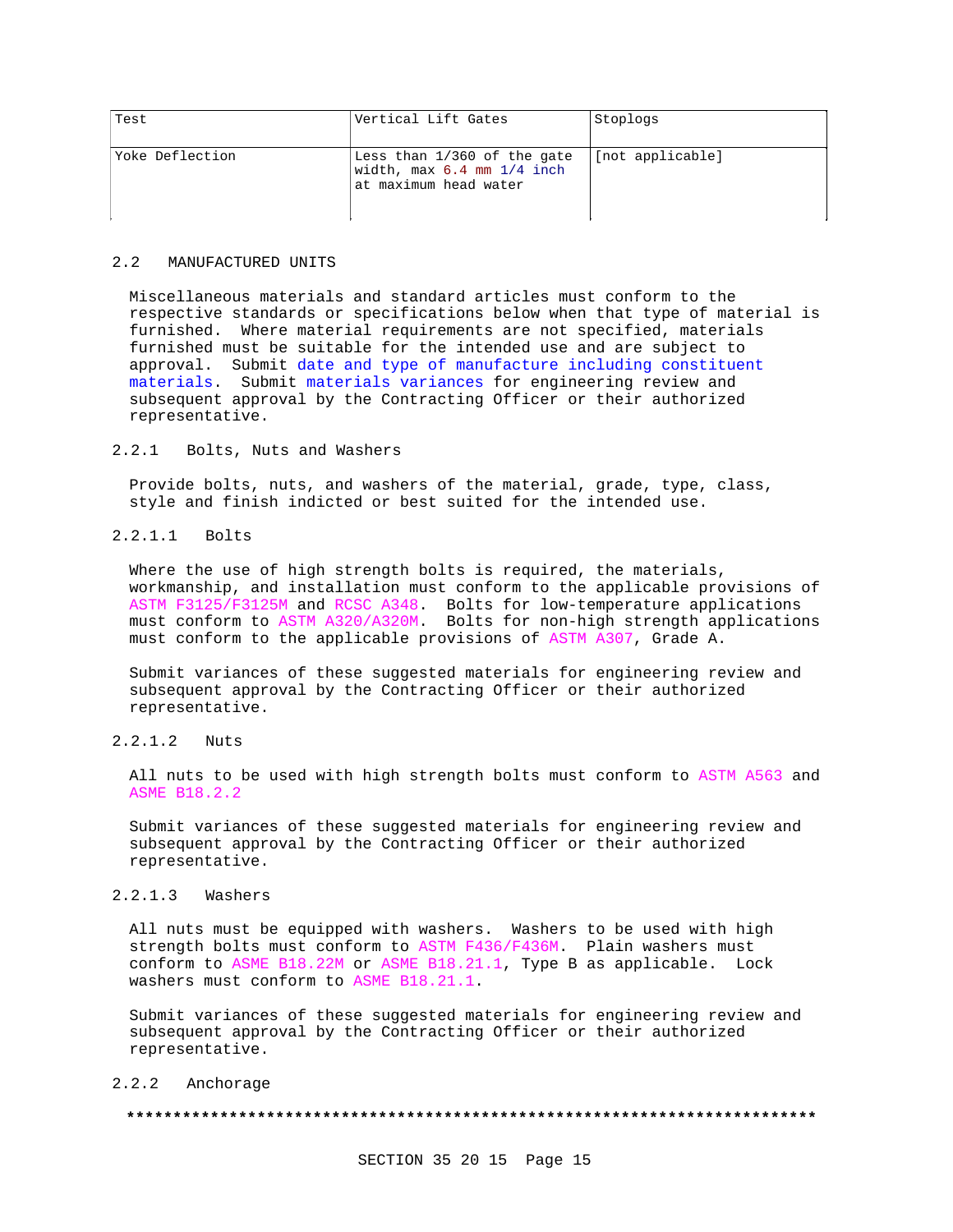**NOTE: For most jobs, ASTM F1554 248 MPa 36 ksi anchor bolts are used. If high tensile loads are anticipated, the designer should consider the use of 379 MPa 55 ksi or 724 MPa 105 ksi ASTM F1554 anchor bolts. If stainless steel is considered, the designer should select from material in ASTM A193/A193M. \*\*\*\*\*\*\*\*\*\*\*\*\*\*\*\*\*\*\*\*\*\*\*\*\*\*\*\*\*\*\*\*\*\*\*\*\*\*\*\*\*\*\*\*\*\*\*\*\*\*\*\*\*\*\*\*\*\*\*\*\*\*\*\*\*\*\*\*\*\*\*\*\*\***

2.2.2.1 Anchor Rods

ASTM F1554 [Stainless steel Gr 36 [55] [105], Class 1A [2A]. ASTM A193/A193M.]

Submit variances of these suggested materials for engineering review and subsequent approval by the Contracting Officer or their authorized representative.

2.2.2.2 Anchor Nuts

ASTM A563, Grade A, hex style. [Stainless steel ASTM A193/A193M.]

Submit variances of these suggested materials for engineering review and subsequent approval by the Contracting Officer or their authorized representative.

2.2.2.3 Anchor Washers

ASTM F844. [Stainless steel [Type 304][Type 316] conforming to ASTM A276/A276M.]

Submit variances of these suggested materials for engineering review and subsequent approval by the Contracting Officer or their authorized representative.

2.2.2.4 Anchor Plate Washers

ASTM A36/A36M [Stainless steel [Type 304][Type 316] conforming to ASTM A276/A276M.]

Submit variances of these suggested materials for engineering review and subsequent approval by the Contracting Officer or their authorized representative.

2.2.2.5 [Sleeve Anchors][Adhesive Anchors]

Provide [\_\_\_\_\_] mm [\_\_\_\_\_] inch diameter [sleeve anchors][adhesive anchors]. Minimum concrete embedment must be [\_\_\_\_] mm [\_\_\_\_] in. Design values listed must be as tested according to ASTM E488/E488M.

a. Minimum [ultimate][allowable] pullout value: [\_\_\_\_\_] kN [\_\_\_\_\_] lb.

b. Minimum [ultimate][allowable] shear value: [\_\_\_\_\_] kN [\_\_\_\_\_] lb.

Submit variances of these suggested materials for engineering review and subsequent approval by the Contracting Officer or their authorized representative.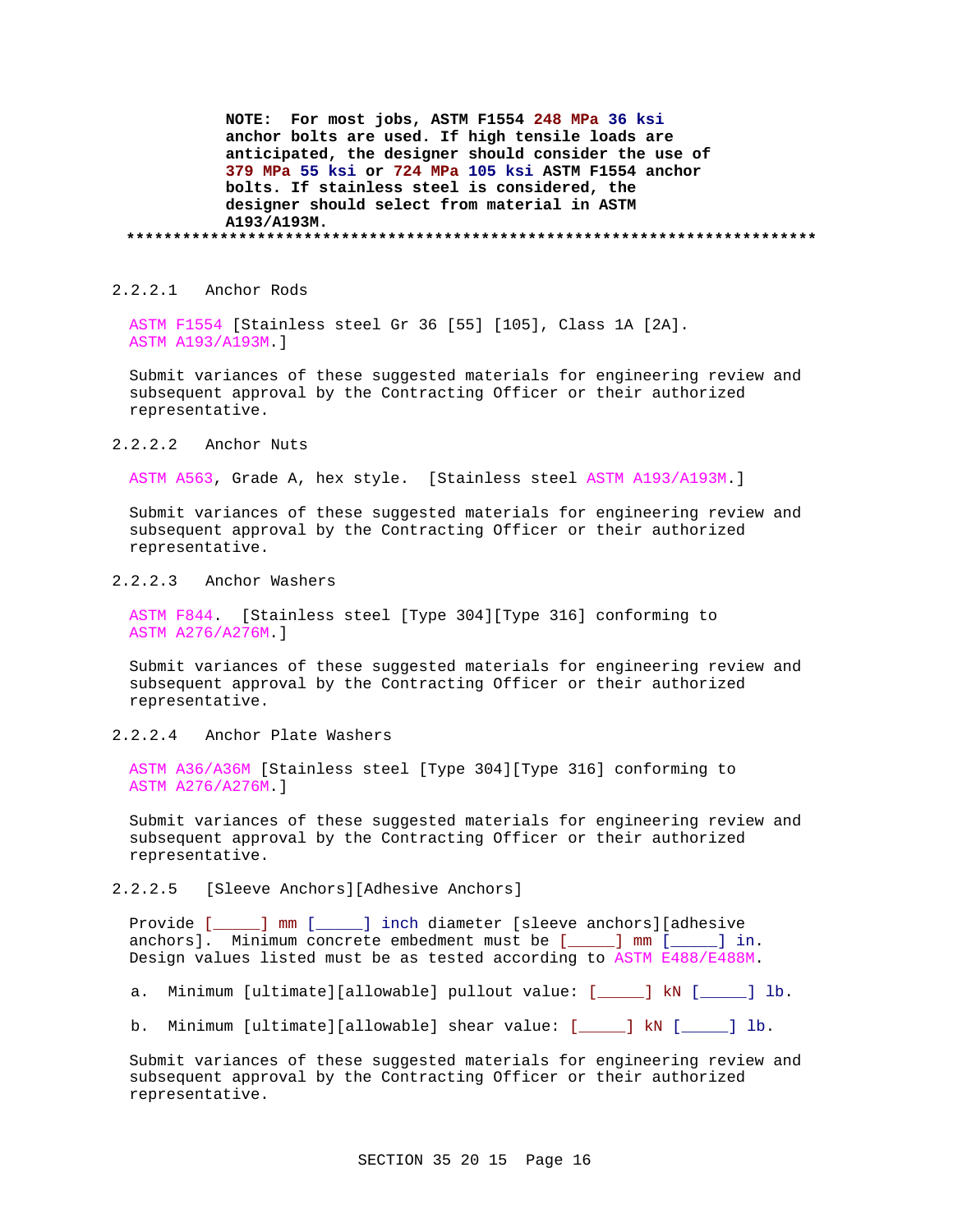#### $2.3$ EOUIPMENT

[Provide [manual] [powered] actuators to lift the gate as per AWWA C563]. [Provide lifting beams and storage racks for stop logs.]

### $2.4$ MATERIALS

Miscellaneous materials and standard articles must conform to the respective standards or specifications below when that type of material is furnished. Where material requirements are not specified, materials furnished must be suitable for the intended use and are subject to approval. Submit materials variances for engineering review and subsequent approval by the Contracting Officer or their authorized representative.

# 2.4.1 FRP Composites

## 

NOTE: A wide range of strength properties for FRP composites are possible and depend on the fiber volume fraction, resin type, cross section, and manufacturing method. There is no need to specify a minimum design strength, as the manufacturer must design the low-head water control structure to meet the specified requirement. A manufacturer could use a weak material in bulk, or smaller quantities of a much stronger material. The key for the government is to ensure that the strength of the supplied FRP composite meets or exceeds the design values.

For reference, pultruded FRP composite structural shapes often have tensile, compressive and flexural strength design values at ultimate around 207 Mpa 30 ksi and tensile modulus around 17.2 Kpa 2.5 Msi in the lengthwise direction. Pultruded plates range from one half to two thirds of these values. FRP rods and bars are often two to three times stronger than structural shapes in tension and flexural. Properties of honeycomb members, sandwich panels and other shapes made via process other than pultrusion can vary significantly.

Submit documentation showing FRP composites meet the material properties used in the design as per the applicable [ASTM] [\_\_\_\_] test requirements. [Submit samples to permit verification testing for FRP composites made via hand-layup].

Submit documentation showing that FRP composites show no evidence of damage including breaks, cracks, blistering, delamination, exposure of fibers, or combination thereof, after being subjected to ASTM D4329 or ASTM G154 for a minimum of 720 hours.

Allowable visual defects of FRP Composite members must meet conditions as per ASTM D4385 for pultruded members, Level II of ASTM D2563 for laminates or a similar appropriate specification for other types of FRP composites. Dimensional tolerances for pultruded components must meet ASTM D3917.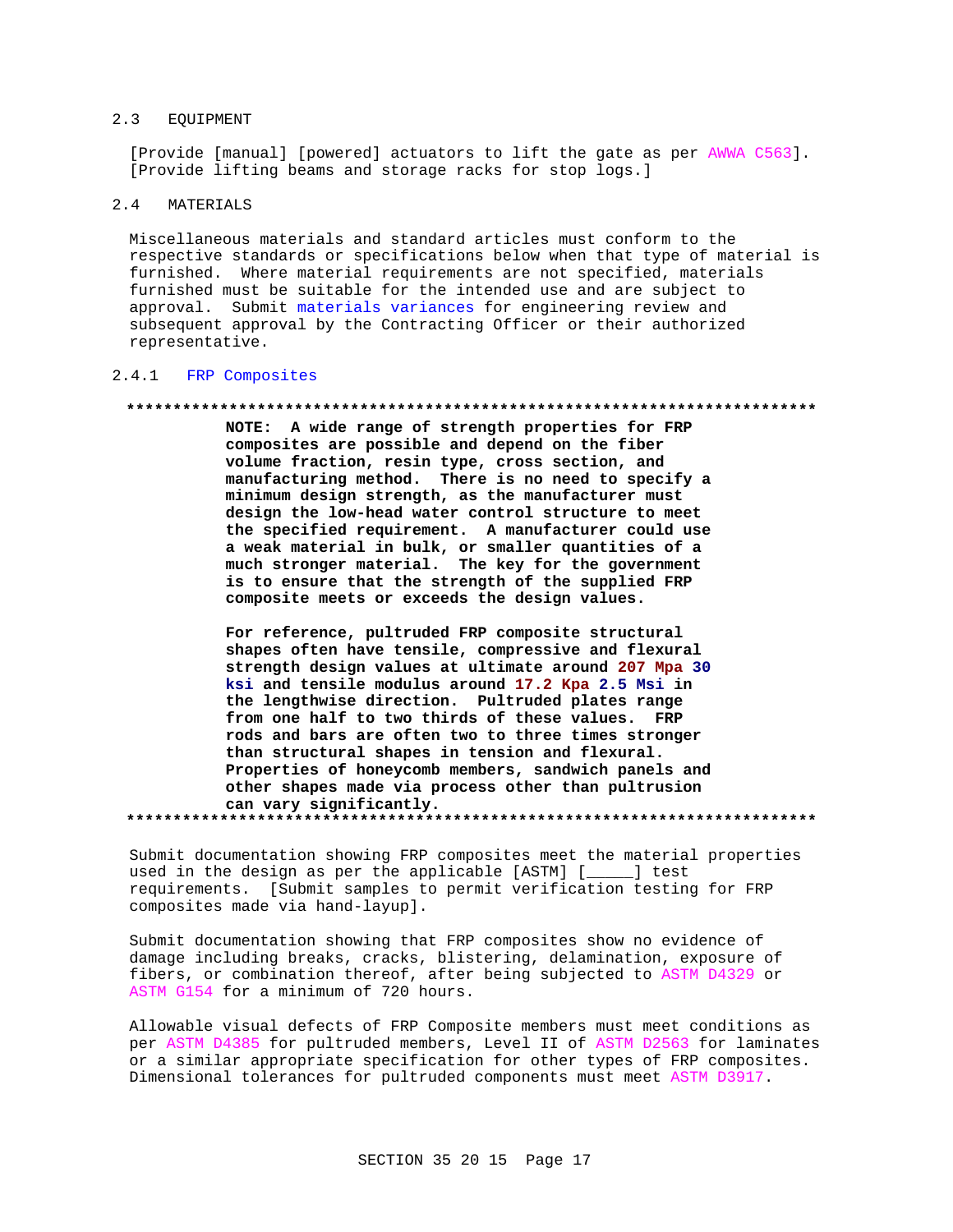# 2.4.2 Structural Steel

## 

## NOTE: If structural steel is not permitted to be used, omit this section.

Use non-fracture critical steel members conforming to ASTM A36/A36M or ASTM A992/A992M.

Use fracture critical steel members conforming to ASTM A709/A709M, Grade 50 (F) for temperature Zone 2 or ASTM A992/A992M, Grade 50 with a minimum average Charpy V-Notch (CVN) impact test value of 34 N-m 25 ft-lbs when tested at 4.4 degrees Celsius 40 degrees Fahrenheit.

Submit variances of these suggested materials for engineering review and subsequent approval by the Contracting Officer or their authorized representative.

#### $2.4.3$ Stainless Steel

# NOTE: If stainless steel is not permitted to be used, omit this section.

Use stainless steel bars and shapes conforming to ASTM A276/A276M, UNS [S20910,] [S30400,] [S40500,] [S31600,] [\_\_\_\_\_] Condition A, hot-finished or cold-finished, Class C; or ASTM A564/A564M, UNS [S17400,] [S45000,] Condition A, age-hardened heat treatment, hot-finished or cold-finished, Class C.

Submit variances of these suggested materials for engineering review and subsequent approval by the Contracting Officer or their authorized representative.

# 2.4.4 Aluminum

# NOTE: If aluminum is not permitted to be used, omit this section.

Use aluminum bars and shapes conforming to [ASTM B209][ASTM B308/B308M  $\begin{bmatrix} 1 & 1 \end{bmatrix}$ 

Submit variances of these suggested materials for engineering review and subsequent approval by the Contracting Officer or their authorized representative.

# 2.4.5 Rubber Seals

## . . . . . . . . . . . . . . . . NOTE: If fluorocarbon (Teflon) clad seals are not used, omit paragraphs FABRICATION OF RUBBER SEALS AND TESTING OF RUBBER SEALS.

Use [fluorocarbon (Teflon) clad rubber seals of the mold type only]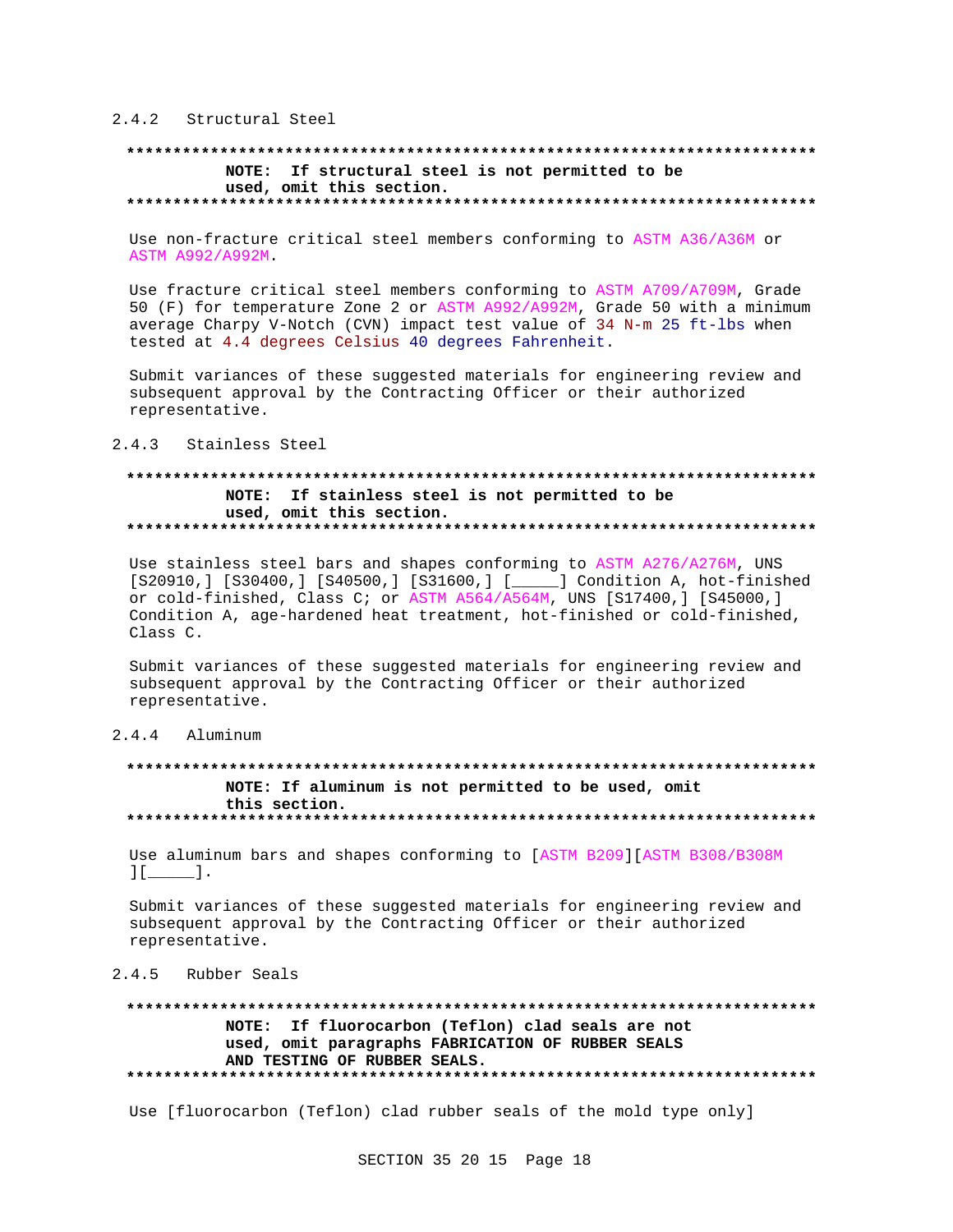[compounded of natural rubber, synthetic polyisoprene, or a blend of both, and must contain reinforcing carbon black, zinc oxide, accelerators, antioxidants, vulcanizing agents, and plasticizers]. Submit documentation showing the seals meet the following requirements prior to commencing work:

| PHYSICAL TEST                            | TEST VALUE                               | TEST METHOD |
|------------------------------------------|------------------------------------------|-------------|
| Tensile Strength                         | 17.2 MPa 2500 psi (min.)                 | ASTM D412   |
| Elongation at Break                      | 450 percent (min.)                       | ASTM D412   |
| 300 percent                              | 6.2 MPa 900 psi (min.)                   | ASTM D412   |
| Durometer Hardness (Shore<br>Type A)     | 60 to 70                                 | ASTM D2240  |
| Water Absorption                         | 5 percent by weight (max.)               | ASTM D471   |
| Compression Set                          | 30 percent (max.)                        | ASTM D395   |
| Tensile Strength (after<br>aging 48 hrs) | 80 percent of tensile<br>strength (min.) | ASTM D572   |

The "Water Absorption" test must be performed with distilled water. The washed specimen must be blotted dry with filter paper or other absorbent material and suspended by means of small glass rods in the oven at a temperature of 70 degrees C plus or minus 2 degrees 158 degrees F plus of minus 4 degrees F for 22 hours plus or minus 1/4 hour. The specimen must then be removed, allowed to cool to room temperature in air, and weighed. The weight must be recorded to the nearest 1 mg as M subscript 1 (M subscript 1 is defined in ASTM D471). The immersion temperature must be 70 degrees C plus or minus 1 degree 158 degrees F plus of minus 2 degrees F and the duration of immersion is to be 166 hours.

Rubber seals must have a fluorocarbon film vulcanized and bonded to the sealing surface of the bulb. The film must be [0.726 mm] [1.524 mm] [0.030 inch] [0.060 inch] thick Huntington Abrasion Resistant Fluorocarbon Film No. 4508, or equal, and must have the following physical properties:

| Tensile strength | 13.8 MPa 2,000 psi (min.) |
|------------------|---------------------------|
| Elongation       | 250 percent (min.)        |

The outside surface of the bonded film must be flush with the surface of the rubber seal and be free of adhering or bonded rubber. Strips and corner seals must be molded in lengths suitable for obtaining the finish lengths shown and with sufficient excess length to provide test specimens for testing the adequacy of the adhesion bond between the film and bulb of the seal. At one end of each strip or corner seal to be tested, the fluorocarbon film must be masked during bonding to prevent a bond for a length sufficient to hold the film securely during testing.

Submit variances of these suggested materials and test methods for engineering review and subsequent approval by the Contracting Officer or their authorized representative.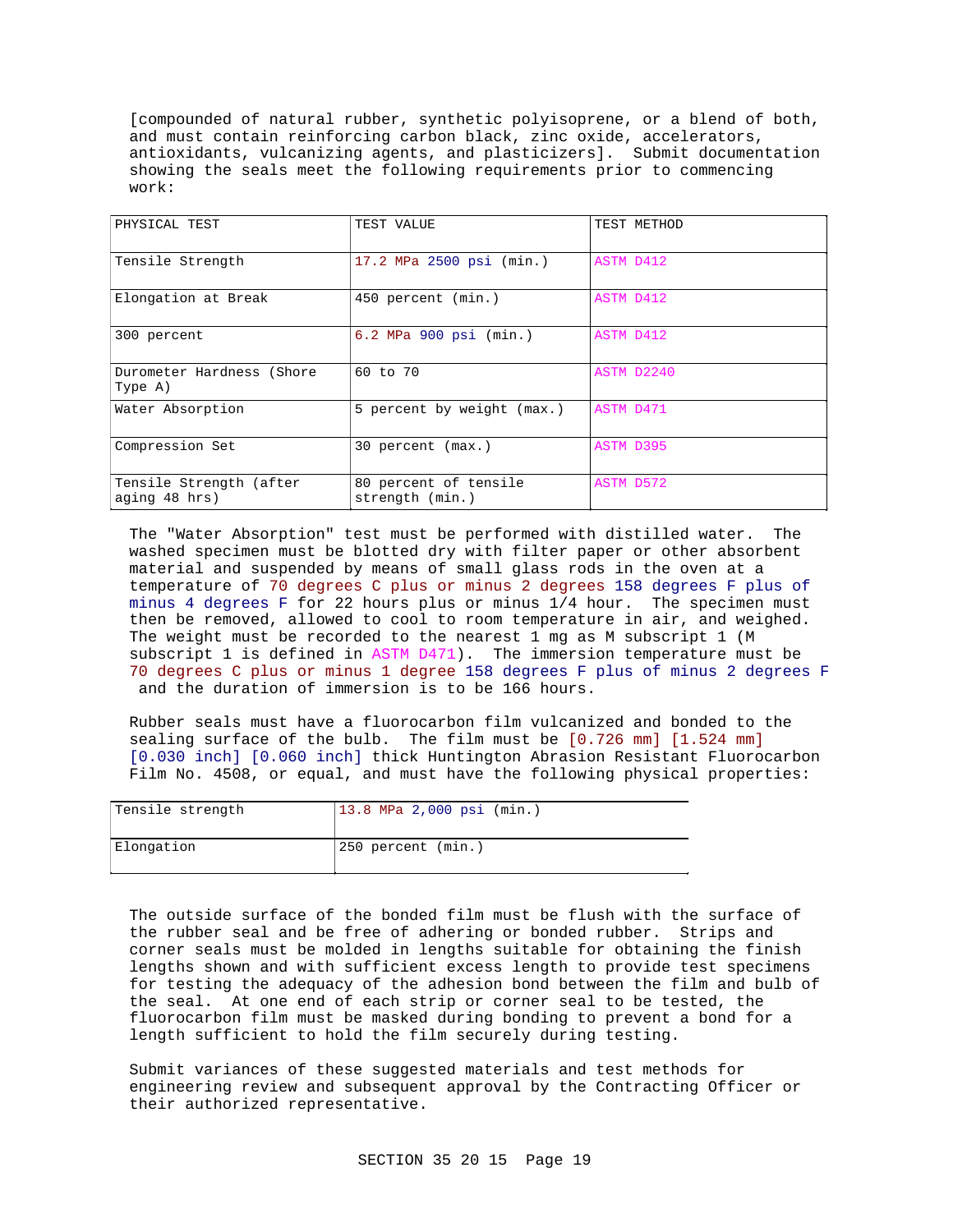# 2.4.6 Ultrahigh Molecular Weight Polyethylene (UHMWPE)

# **\*\*\*\*\*\*\*\*\*\*\*\*\*\*\*\*\*\*\*\*\*\*\*\*\*\*\*\*\*\*\*\*\*\*\*\*\*\*\*\*\*\*\*\*\*\*\*\*\*\*\*\*\*\*\*\*\*\*\*\*\*\*\*\*\*\*\*\*\*\*\*\*\*\* NOTE: If UHMWPE is not permitted to be used, omit this section. \*\*\*\*\*\*\*\*\*\*\*\*\*\*\*\*\*\*\*\*\*\*\*\*\*\*\*\*\*\*\*\*\*\*\*\*\*\*\*\*\*\*\*\*\*\*\*\*\*\*\*\*\*\*\*\*\*\*\*\*\*\*\*\*\*\*\*\*\*\*\*\*\*\***

If used, ultrahigh molecular weight polyethylene (UHMWPE) must conform to the following physical properties:

| PROPERTY                | TEST VALUE $(+/- 10$ percent)             | TEST METHOD |
|-------------------------|-------------------------------------------|-------------|
| Specific gravity        | $0.93$ g/cm3 $0.034$ lbs/in3<br>(minimum) | ASTM D792   |
| Tensile strength        | 27.6 Mpa 4,000 psi (minimum)              | ASTM D638   |
| Durometer               | (minimum)<br>D68                          | ASTM D2240  |
| Coefficient of friction | (maximum)<br>0.20                         | ASTM D1894  |

If the UHMWPE material is to be exposed to sunlight, the material must be stabilized for ultraviolet radiation via 2.5 percent carbon black or other equivalent stabilizer. The fabricated form must be from virgin resin. The virgin resin must be a homopolymer of ethylene and have an intrinsic viscosity (IV) between 22.0 and 28.0 dl/g per ASTM D4020.

# 2.5 FABRICATION

Follow the ACMA Code for pultruded FRP composites.

# 2.5.1 Drawings and Specifications

Submit detail drawings, including fabrication drawings, shop assembly drawings, delivery drawings, and field installation drawings, conforming to the specified requirements [\_\_\_\_\_] days prior to starting fabrication. The structure design is communicated to the Government through the required submittals designated in these specifications. All information necessary to fabricate the structure as intended in the design is depicted in these documents. Denote failure critical members on all drawings with the abbreviation FC. Denote fracture critical members on all drawings with the abbreviation FCM. The notation of FC and FCM on the drawings provides critical information to the Government for the structural response of the structure. Drawings must not be reproductions of the Government furnished contract drawings.

# 2.5.2 Fabrication Drawings

Fabrication drawings must show complete details of materials, dimensions, tolerances, connections.

# 2.5.3 Fabrication Tolerances

Measure dimensions by an approved measuring system. Submit the measuring system for approval with the work plan (i.e. calibrated steel tape of approximately the same temperature as the material being measured). The overall dimensions of an assembled structural unit must be within the tolerances indicated on the drawings or as specified for the item of work. Where tolerances are not specified in other section of these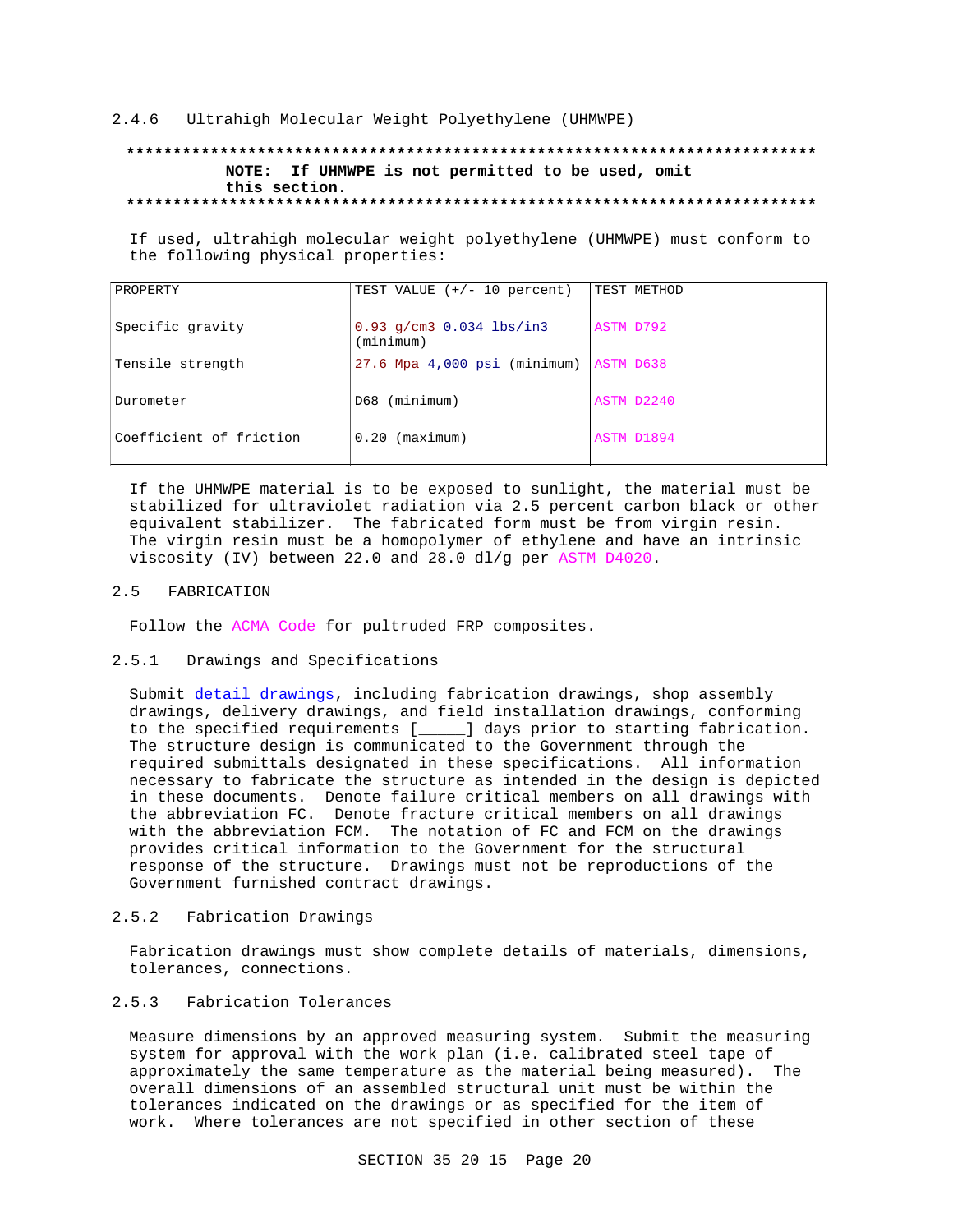specifications or shown, a variation of  $0.8$  mm  $1/32$ -inch is permissible in the overall length of component members with both ends milled and component members without milled ends must not deviate from the dimensions shown by not more than 1.6 mm 1/16-inch for members 3.7 meters 12 feet or less in length.

### $2.5.4$ Delivery Drawings

Delivery drawings must provide descriptions of methods of delivering components to the site, including details for supporting fabricated components during shipping to prevent distortion or other damages.

#### $2.6$ TESTS, INSPECTIONS, AND VERIFICATIONS

Submit certified material test reports with all material delivered to the site. Tests, inspections, and verifications for materials and fabricated items must conform to the requirements specified.

### $2.6.1$ General

Tests, inspections, and verifications for materials must conform to the specified requirements. Submit certified test reports for material tests, with all materials delivered to the site.

### $2.6.2$ Inspection

# NOTE: This paragraph must be edited to fit the project.

Inspect shop assembled components for accurate fit and compliance with dimensional tolerances. Sealing, guiding, and connecting surfaces must be inspected to determine if their planes are true, parallel, and in uniform contact with opposing surfaces.

### $2.6.3$ Operation Tests Prior to Installation

# NOTE: This paragraph is only applicable to slide gates.

[The operation of the shop-assembled gate assembly must be tested by opening and closing the gate several times by use of the operating machinery. The force used to operate the gate must be the minimum required to open and close the gate. Since the sill of the unembedded gate frame is not fully supported during the operation tests, special precaution must be taken to prevent the application of excessive force on the gate leaf and frame when the gate is closed. The operation of the lifting beam must be tested by engaging and disengaging the lifting beam several times. Adjustments must be made as required until operations are satisfactory as determined by the Contracting Officer or their approved representative.]

#### \*\*\*\*\*\*\*\*\*\*\*\*

NOTE: The shop hydrostatic leakage test outlined below may not be practical due to the size or head requirements of the gate. This test should only be required if gate leakage is considered a critical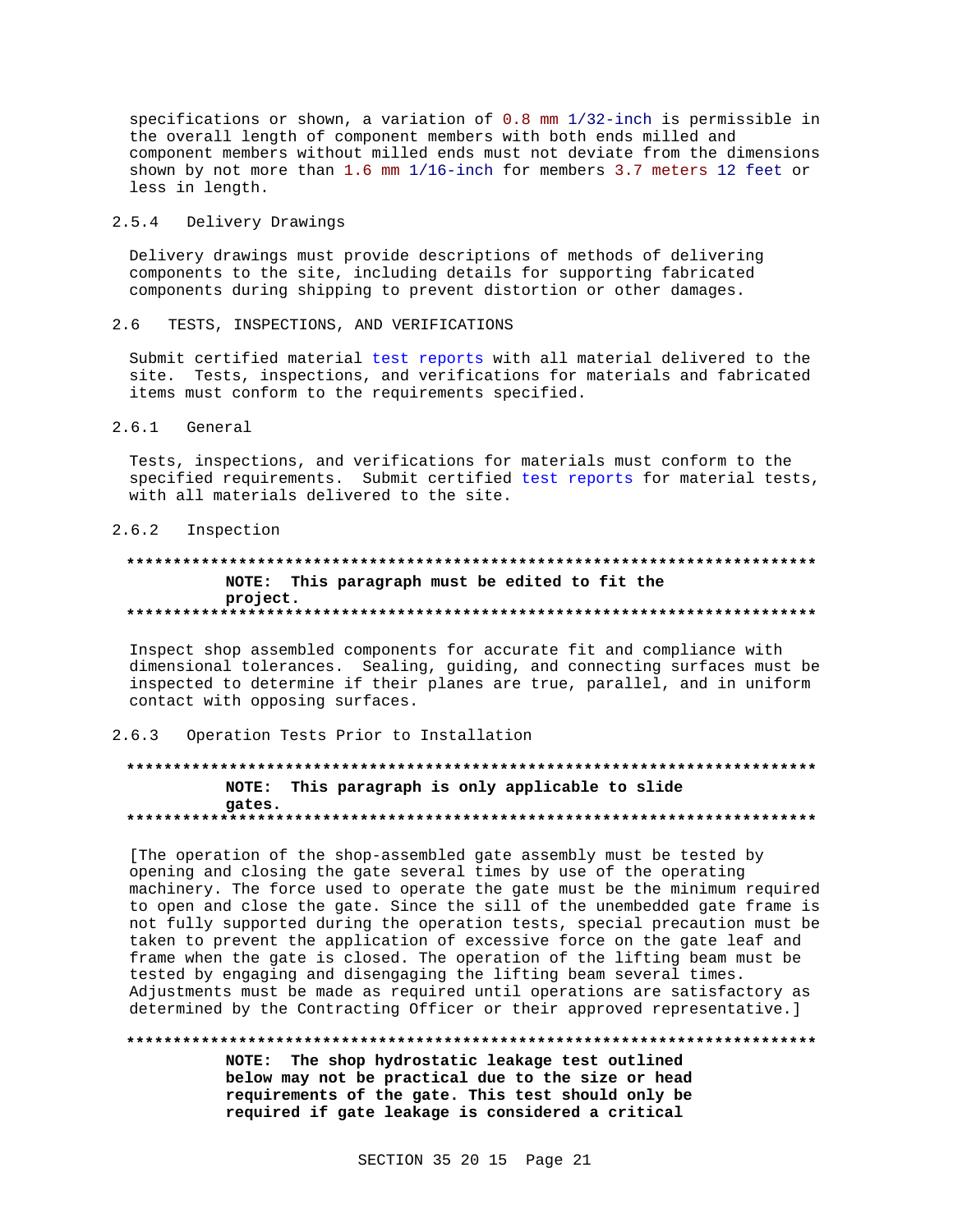### issue. والمترابط والمرابط والمرابط والمرابط والمرابط والمرابط والمرابط

[The gate assembly must be tested hydrostatically prior to installation by applying a hydrostatic pressure of [\_\_\_\_\_] Mpa [\_\_\_\_\_] psi, measured at the sill of the gate frame, to the upstream side of the gate leaf in the closed position. Under hydrostatic testing, the gate seals must prevent water leakage meeting paragraph 2.1.2.]

### PART 3 **EXECUTION**

### $3.1$ EXAMINATION

Gate will be inspected when delivered to site. When Government inspections result in product rejection, promptly segregate and remove rejected material from the premises. The Government may also charge an additional cost of inspection or testing when prior rejection makes re-inspection or retesting necessary.

### $3.2$ PREPARATION

# 3.2.1 Protection

Protect the surrounding water control structure to prevent damage during the installation of the gate. Install temporary water control structures if replacing an existing gate to ensure water control is maintained.

#### $3.3$ INSTALLATION

Installation must conform to the requirements specified. Gate and appurtenant items must be assembled for installation in strict accordance with the contract drawings, approved installation drawings, and shop match-markings. Bearing surfaces requiring lubrication must be thoroughly cleaned and lubricated with an approved lubricant before assembly and installation. Submit certification of installation. Submit Certification of State Product Approval.

### $3.4$ FIELD QUALITY CONTROL

### $3.4.1$ Tests

# NOTE: The field leakage test outlined below may not be practical due to the size or head requirements of the gate. This test should only be required if gate leakage is a critical issue. Consideration should be given to the ability to apply head to the gate in the field.

[Conduct a field leakage test including [operating the gate][removing and replacing stoplogs] to ensure the as-built gate meets the requirements of paragraph 2.1.2.]

# 3.5 CLOSEOUT ACTIVITIES

## 3.5.1 Demonstration and Training

Demonstrate gate operation and provide training for [USACE] [owner]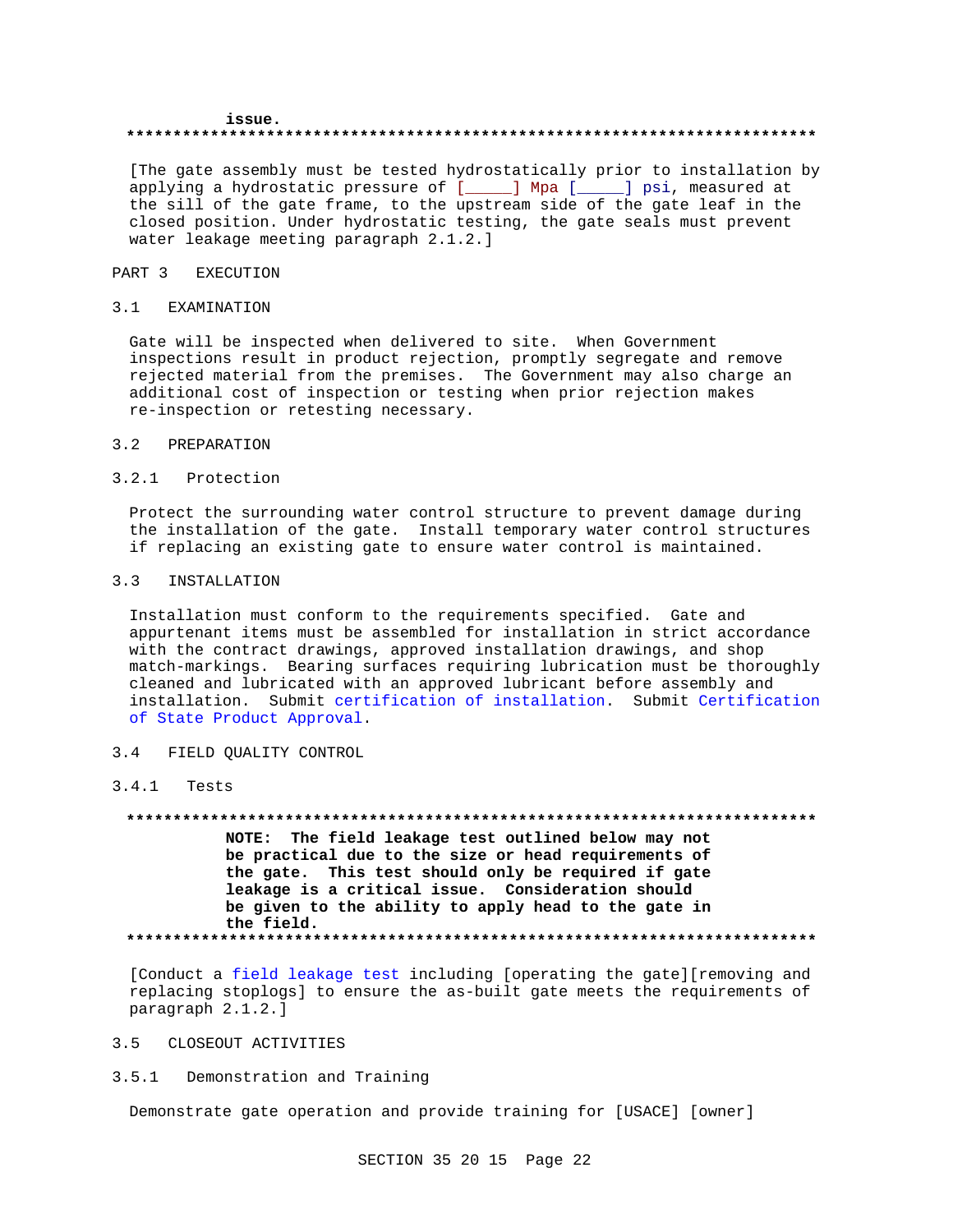[\_\_\_\_\_] employees for a maximum [8] [\_\_\_\_\_] hours.

Provide an operation and maintenance manual to [USACE] [owner] [\_\_\_\_].

### $3.5.2$ Data Book

Compile and maintain a "Data Book" throughout the duration of the contract. The "Data Book" consists of copies of all Requests for Information (RFI's) with Government responses, Material Orders, Mill Certification Reports and Certification Letter's. Use tabs to separate each specific item identified above and a Table of Contents to identify which tab corresponds to which item. The in-progress "Data Book" must be available to the Government to review during shop inspections of the project.

When final revisions have been completed, prepare a "Certificate of Conformance" on their company letterhead certifying that: 1) all materials and workmanship included in the project were detailed, designed, manufactured, tested, inspected and documented as specified in the contract requirements; and 2) the requirements of applicable codes, standards, specifications and drawings have been complied with and that all required quality assurance documentation verify conformance to the contract documents have been submitted, signed by the Contractor's Quality Control System Manager and Engineer of Record.

Submit a draft copy of Final "Data Book" for review and approval within fifteen (15) calendar days following the completion of fabrication activities. Within thirty (30) calendar days of receipt of the Final "Data Book", the Government will return one copy annotated with any necessary corrections. Within fourteen (14) calendar days the Contractor must revise the "Data Book" accordingly at no extra cost and submit the Final Copy of the Final "Data Book" including the "Certificate of Conformance" to the Government. Approval and acceptance of the Final "Data Book" is required before final payment to the Contractor.

### $3.6$ **WARRANTY**

# NOTE: For USACE projects, delete the first two subparagraphs and utilize the tailored option.

3.6.1 Manufacturer's Warranty

Submit all manufacturers' signed warranties to Contracting Officer prior to final commissioning and acceptance.

 $3.6.2$ Contractor's Warranty for Installation

Submit contractor's warranty for installation to the Contracting Officer prior to final commissioning and acceptance.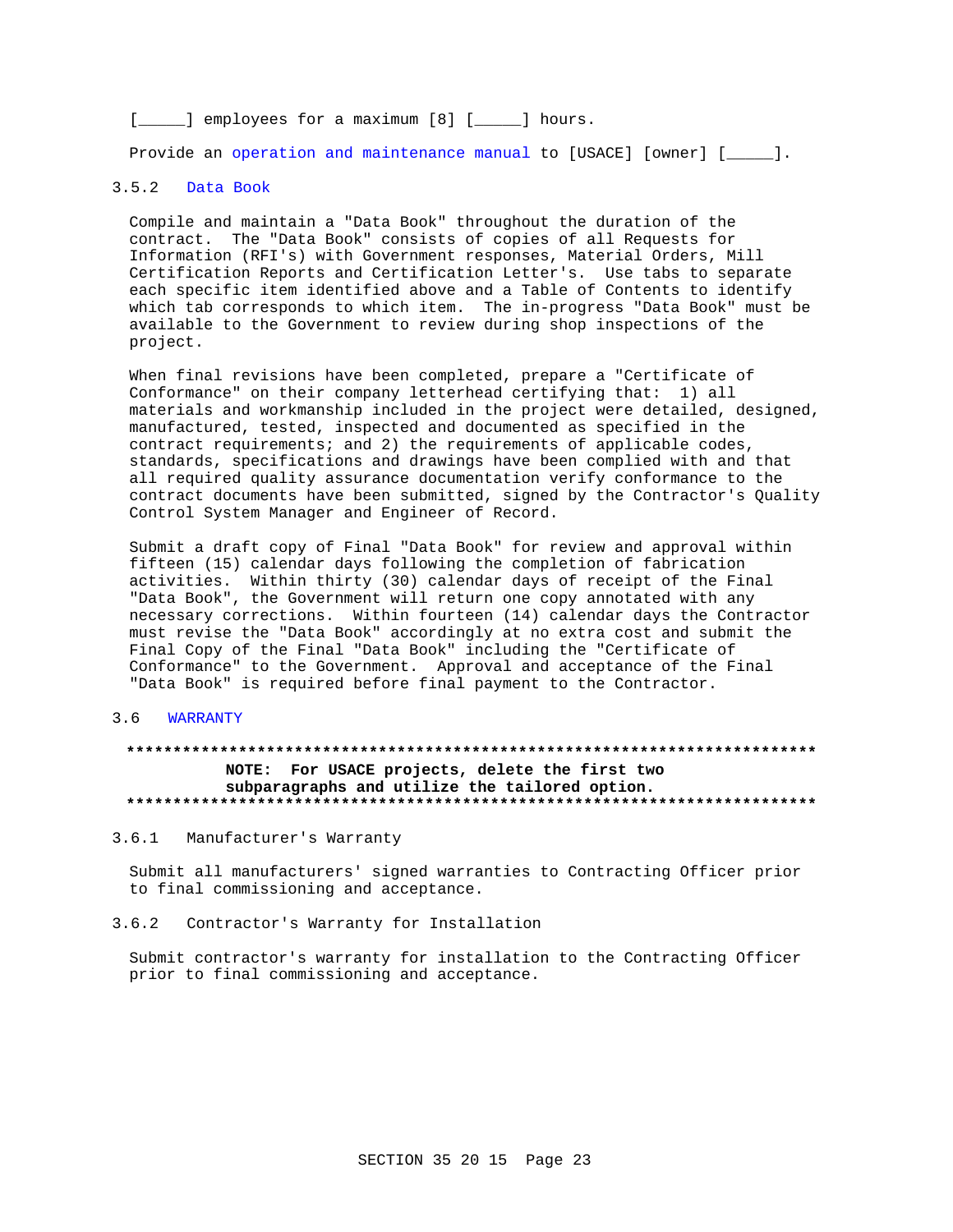3.6.3 Contractor's Five (5) Year No Penal Sum Warranty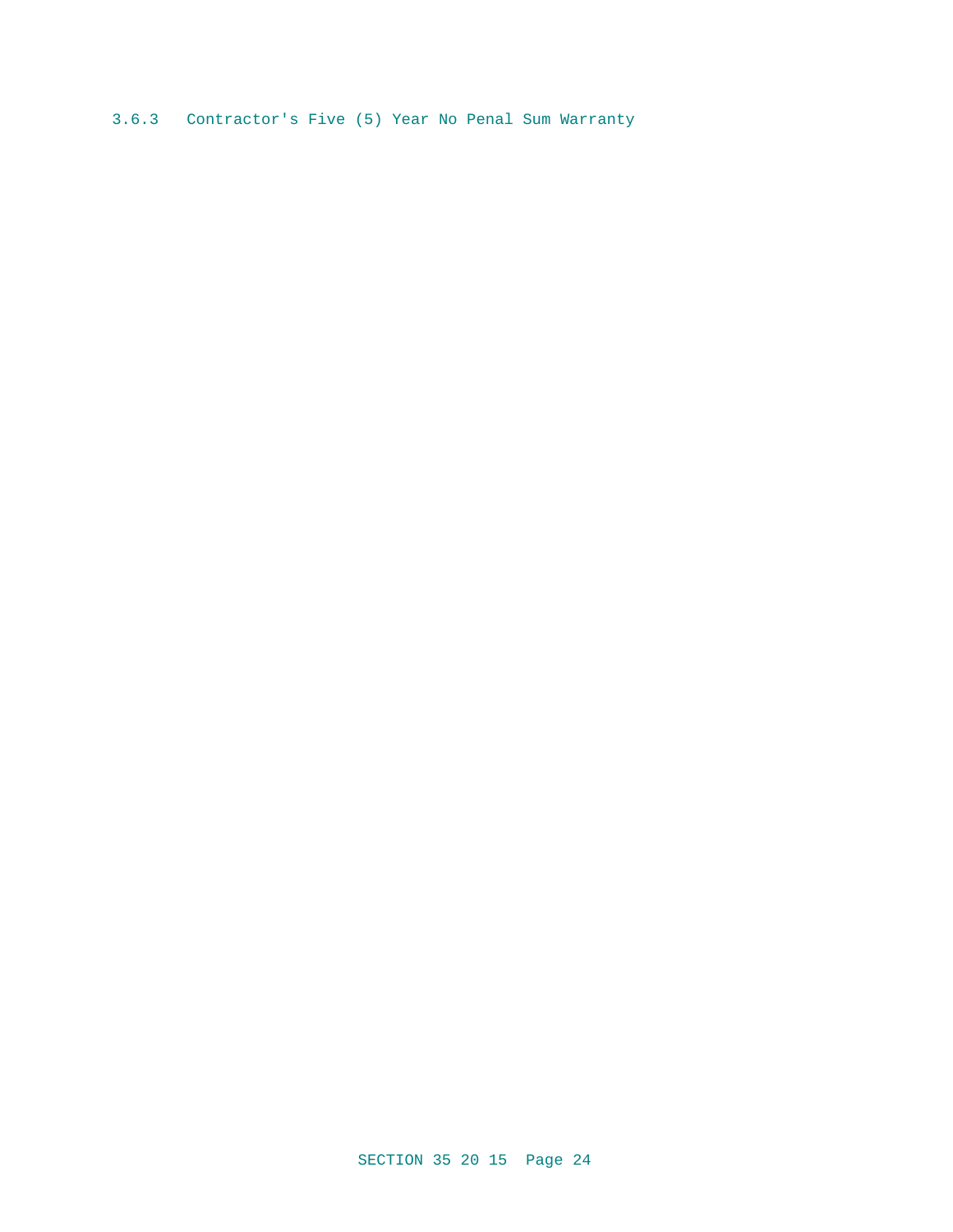|                            | CONTRACTOR'S FIVE (5) YEAR NO PENAL SUM WARRANTY<br><b>FOR</b> |
|----------------------------|----------------------------------------------------------------|
|                            | COMPOSITE LOW-HEAD WATER CONTROL STRUCTURE                     |
| STRUCTURE DESCRIPTION:     |                                                                |
| STRUCTURE NUMBER:          |                                                                |
|                            | CORPS OF ENGINEERS CONTRACT NUMBER:                            |
|                            | CONTRACTOR                                                     |
| CONTRACTOR:                |                                                                |
| ADDRESS:                   |                                                                |
| POINT OF CONTACT:          |                                                                |
| TELEPHONE NUMBER:          |                                                                |
|                            | OWNER                                                          |
| OWNER:                     |                                                                |
| ADDRESS:                   |                                                                |
| POINT OF CONTACT:          |                                                                |
| TELEPHONE NUMBER:          |                                                                |
|                            | CONSTRUCTION AGENT                                             |
| <b>CONSTRUCTION AGENT:</b> |                                                                |
| ADDRESS:                   |                                                                |
| POINT OF CONTACT:          |                                                                |
| TELEPHONE NUMBER:          |                                                                |
|                            |                                                                |